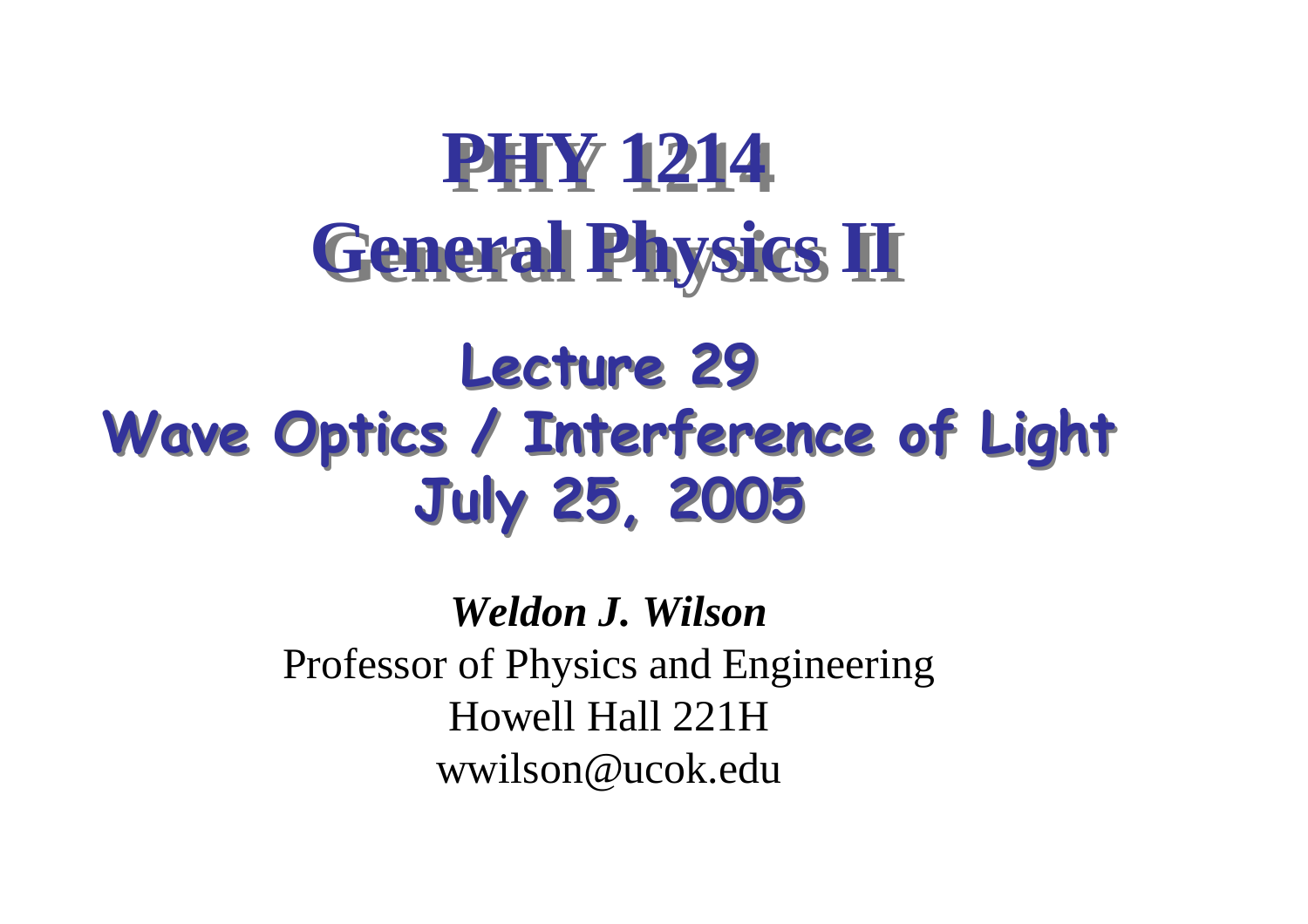## **Lecture Schedule (Weeks 7-8)**

M July 18 - Reflection and Spherical Mirrors (25.4-25.7) / Refraction of Light (26.1-26.5) WEEK #7 T July 19 - Lenses (26.6-26.9) / Optical Instruments (26.10-26.15) W July 20 - Optical Instruments (26.10-26.15) / Interference of Light (27.1-27.2) R July 21 - Diffraction (27.5) / The Diffraction Grating (2, 7) WEEK #8 M July 25 - Special Relativity (28.1-28.4) / Relativistic Mome tum and Energy (28.5-28.6) T July 26 - Photons  $(29.1-29.4)$  / The Wave Nature of Matter  $(29.5\,29.7)$ W July 27 - Nuclear Structure (31.1-31.3) R July 28 - Nuclear Radiation (31.4-31.8) WEEK #9 M August 1 - FINAL EXAM, 10:30-12:30 in Howell Hall 101 PART 1: CHAPTERS 24, 25, 26, 27, 28, 29, 31, 32) We are herePART 2: CHAPTERS 18, 19, 20, 21, 22)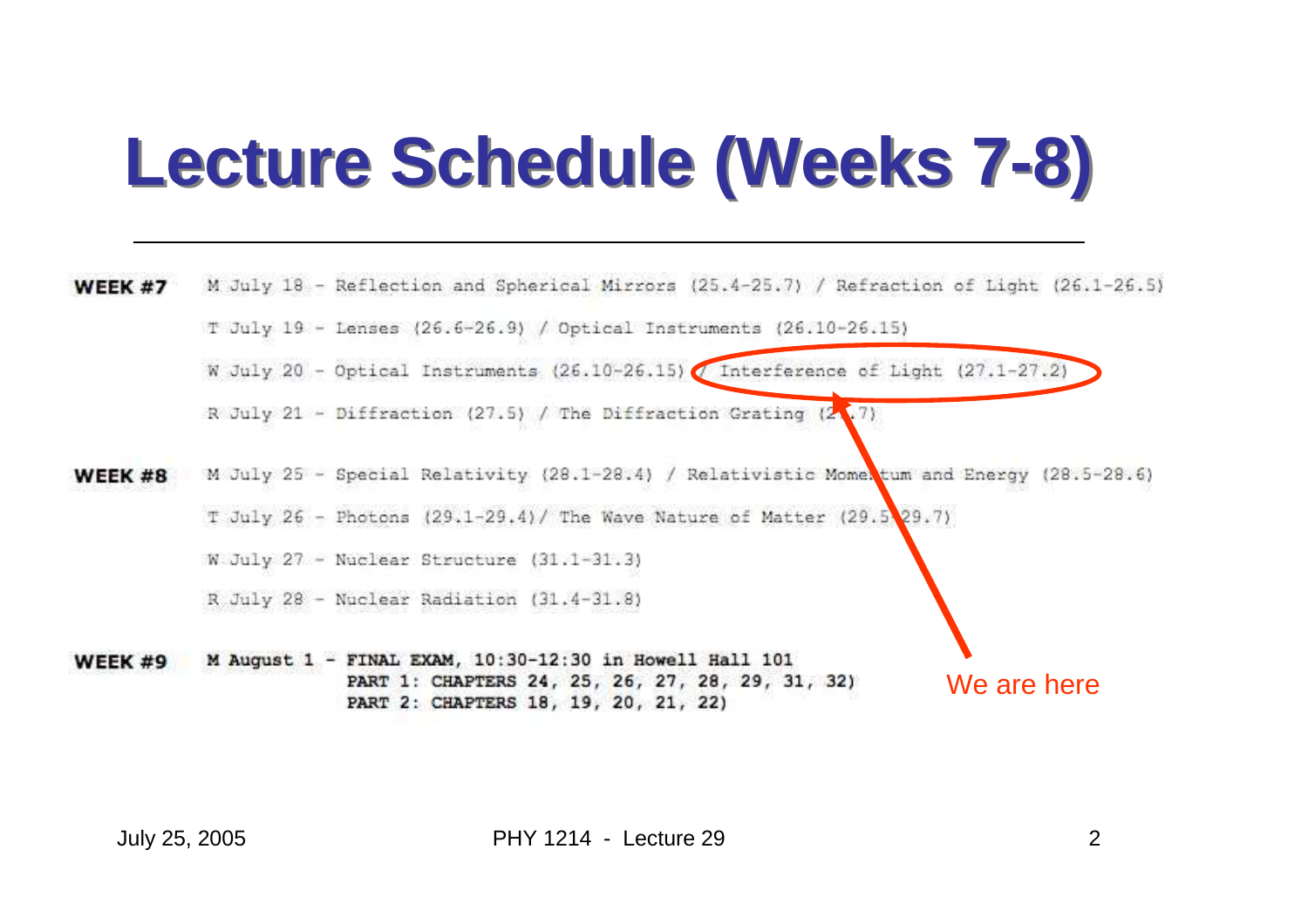# **Wave Nature of Light**

- Back in the 1600s, Huygens developed an approach that is very helpful
- "Every point on a wave front can be considered as a source of tiny wavelets that spread out in the forward direction at the speed of the wave itself. The new wave front is the envelope of all the wavelets - the tangent to all of them.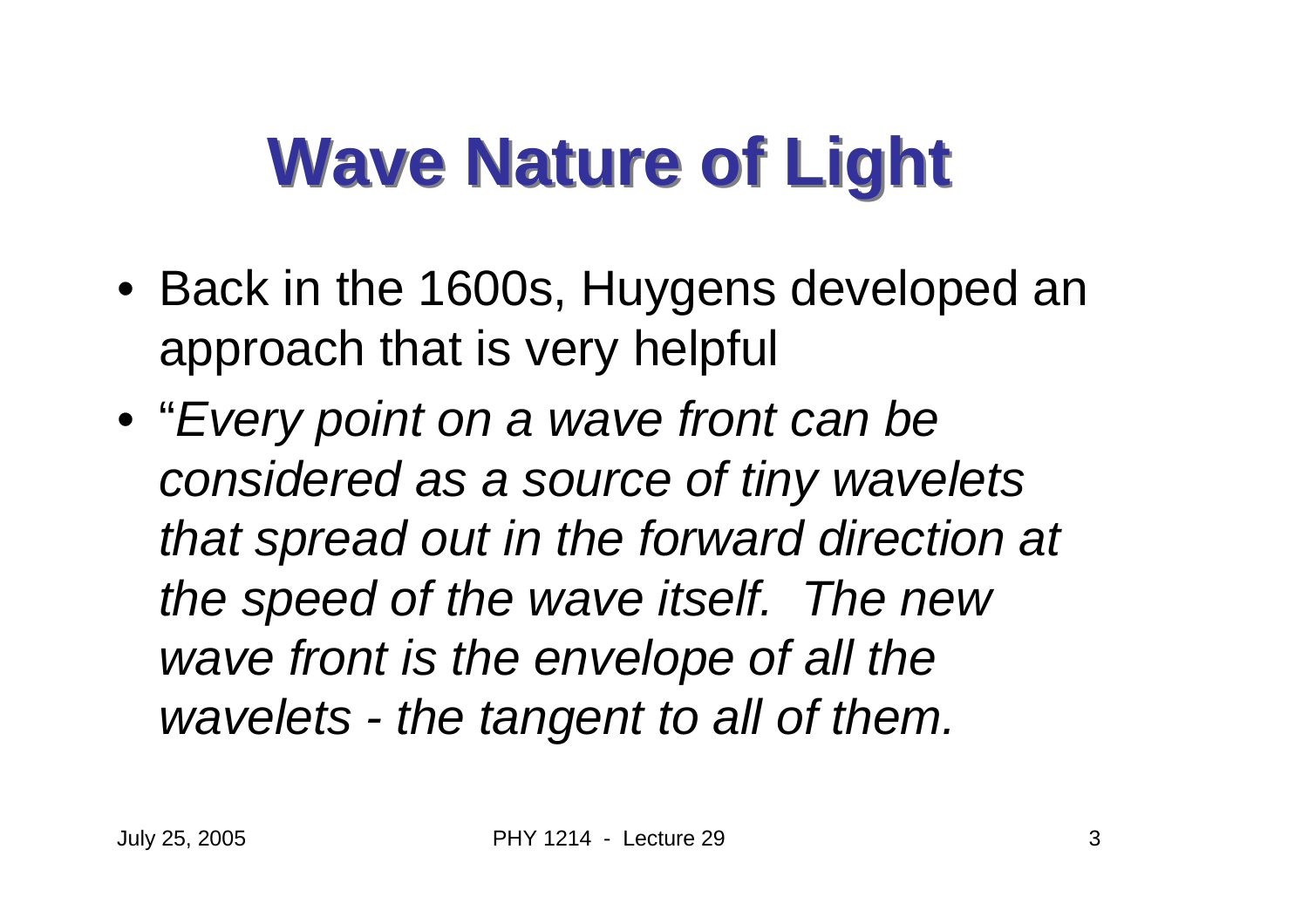# **Wave Nature of Light**



**Huygen's Principle** shows how the wave front moves from position AB to position CD.

We just create a lot of new little sources and let each one generate a new wave. The combination forms a new wave front!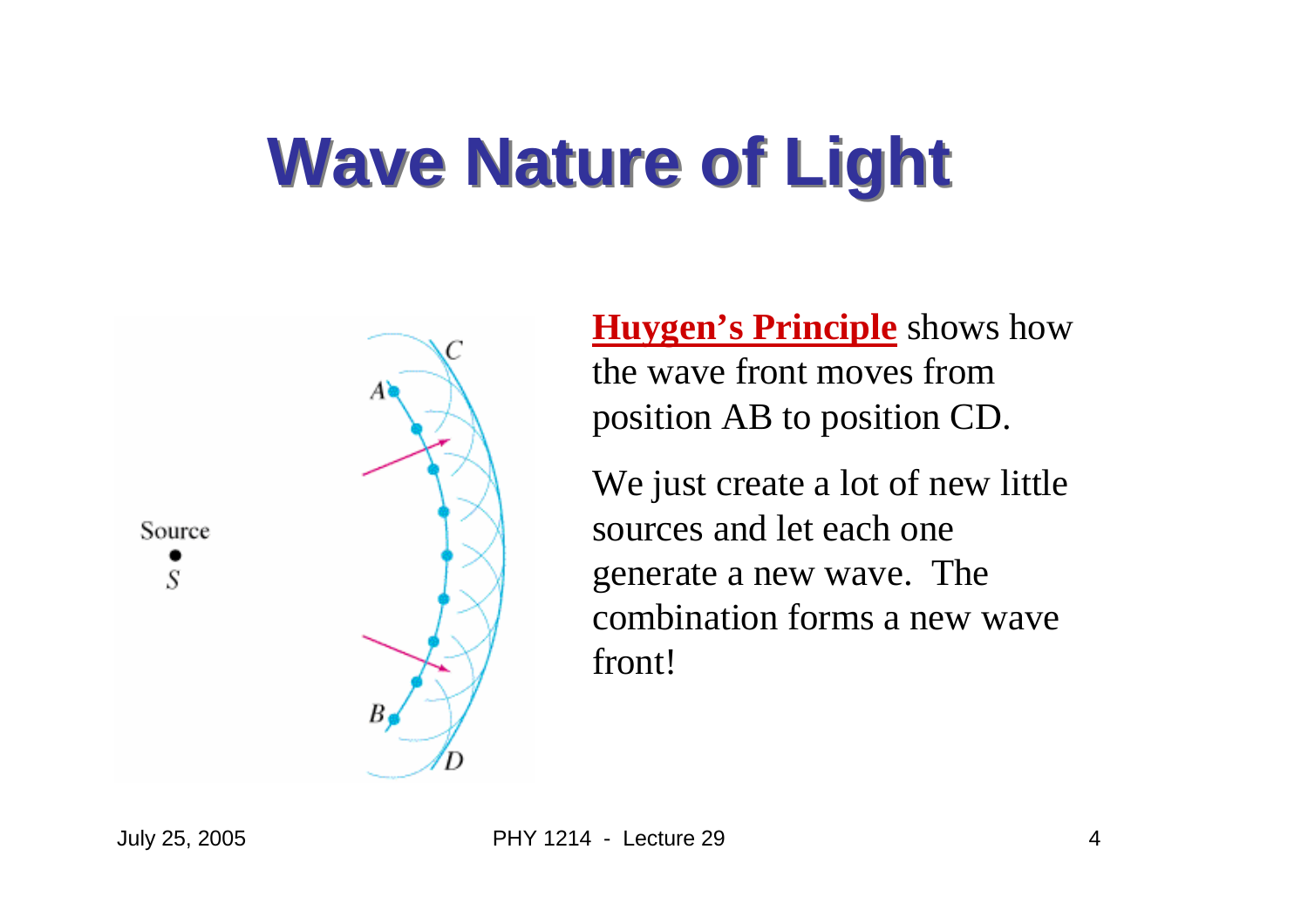## **Wave Nature of Light**

- See how the wavelets at the edges let the light bend around corners!!!
- As the slit gets smaller, the bending is more obvious.

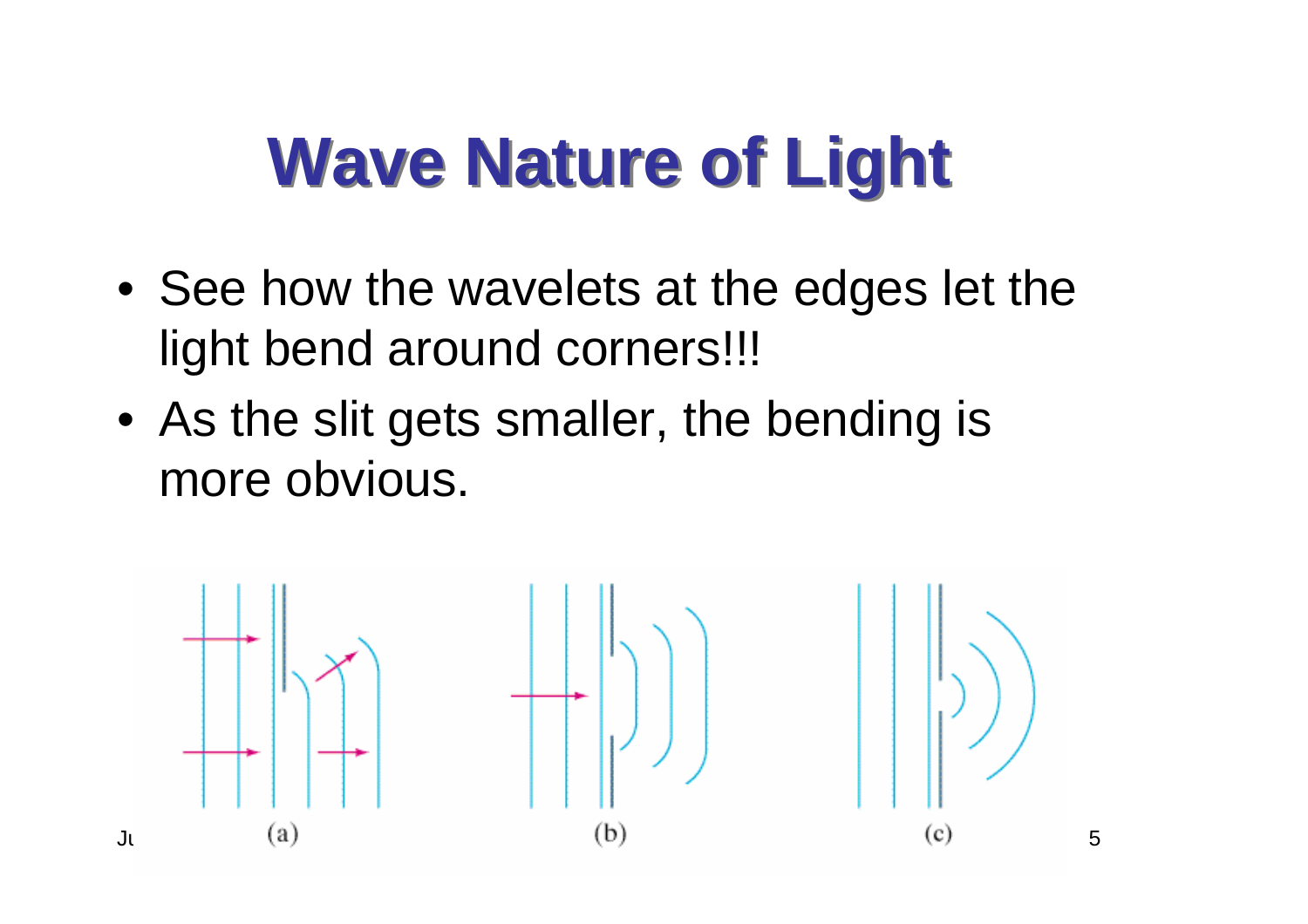#### **Interference**

- Light waves interfere with each other much like mechanical waves do
- All interference associated with light waves arises when the electromagnetic fields that constitute the individual waves combine
- LINEAR SUPERPOSITION!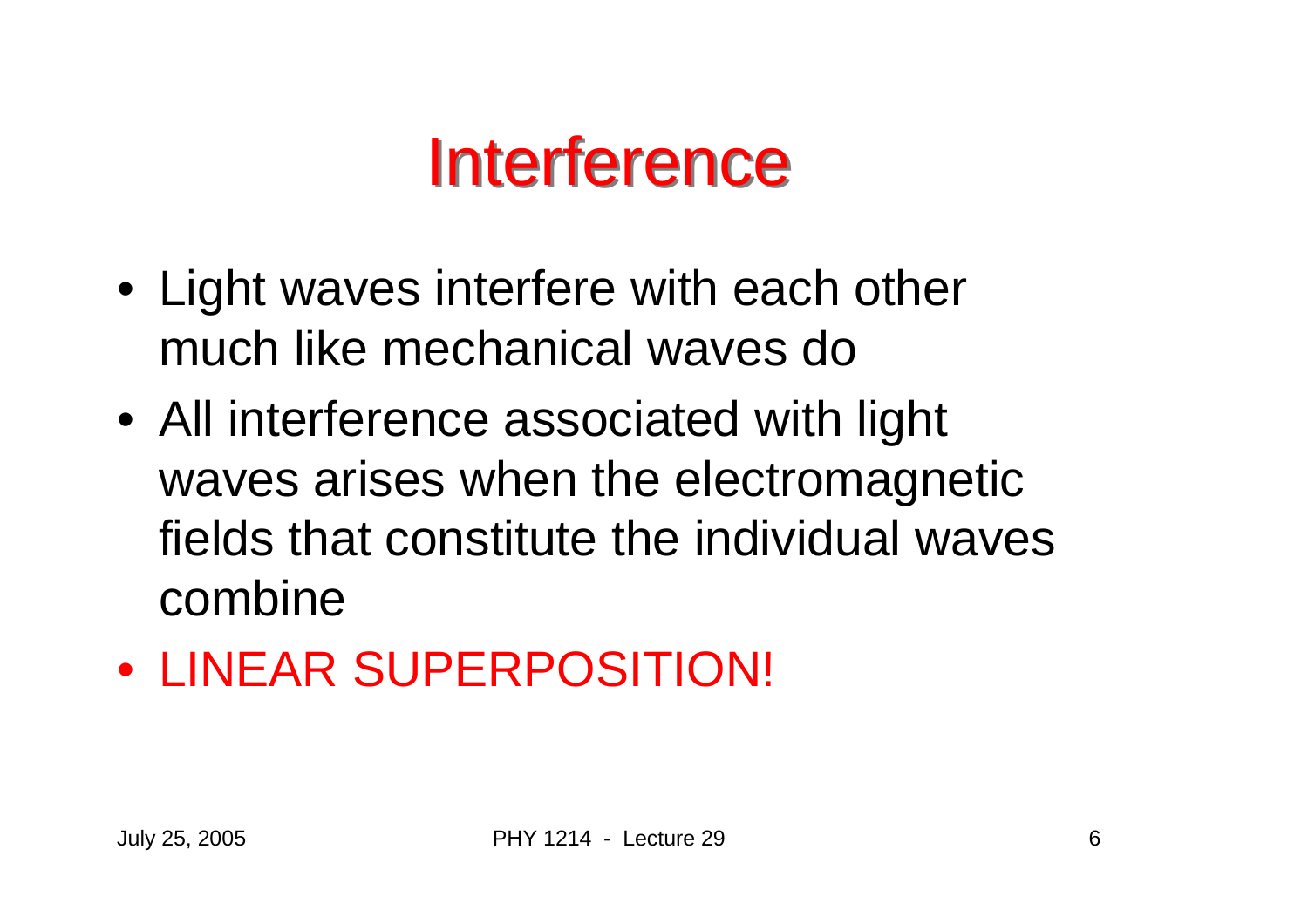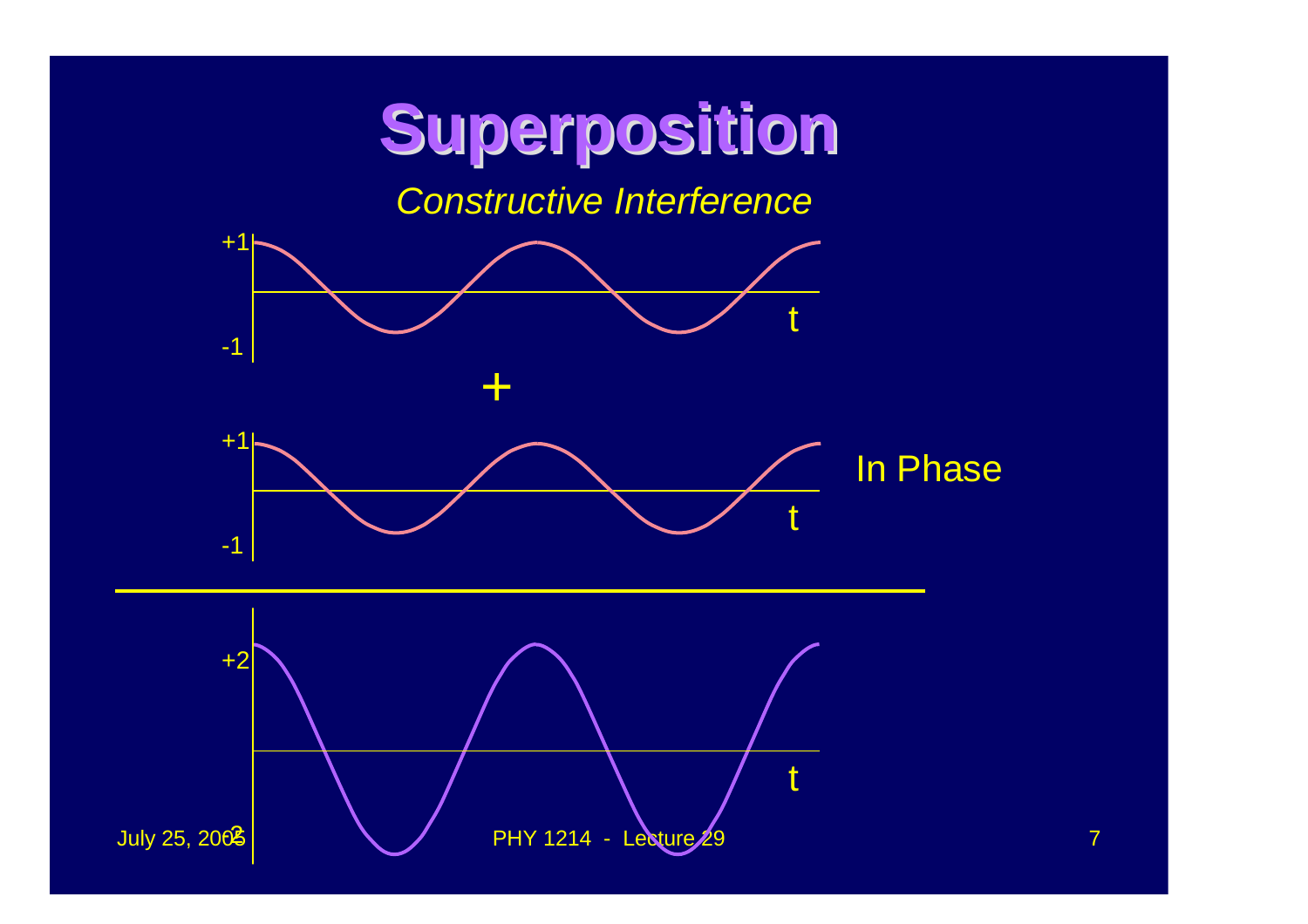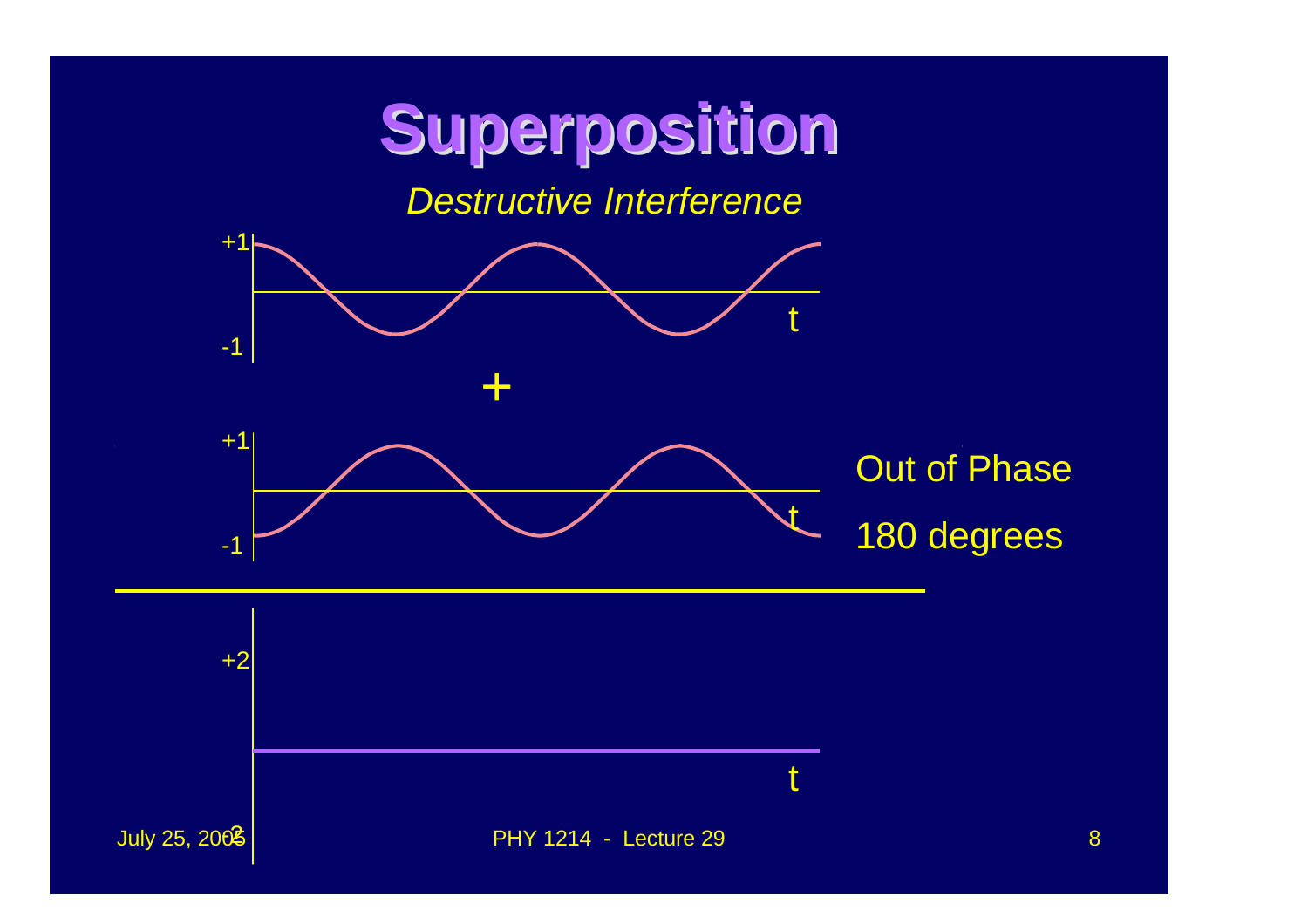### **Superposition**





#### Different f

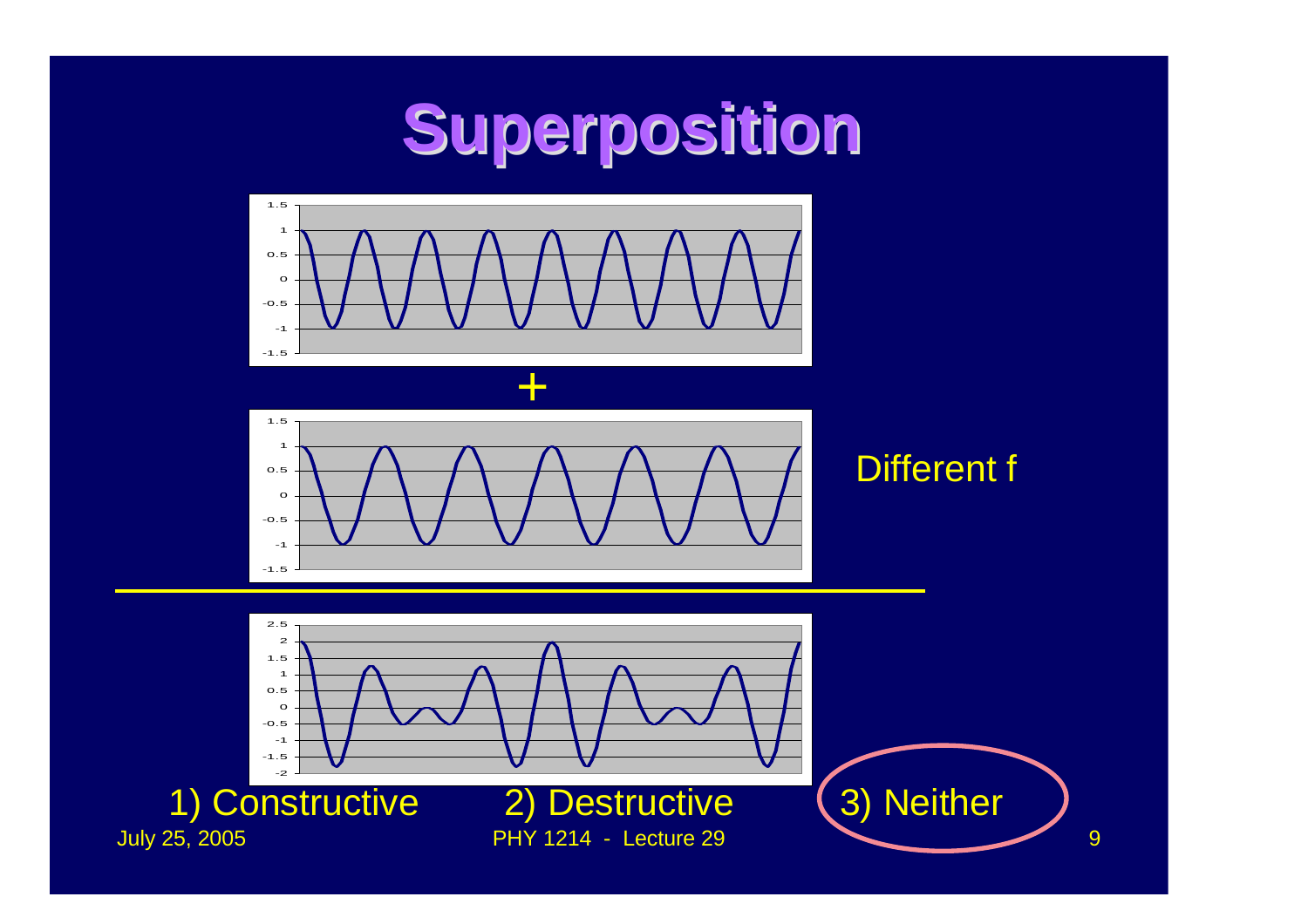### **Interference Requirements**

- Need two (or more) waves
- Must have same frequency
- Must be coherent (i.e. waves must have definite phase relation)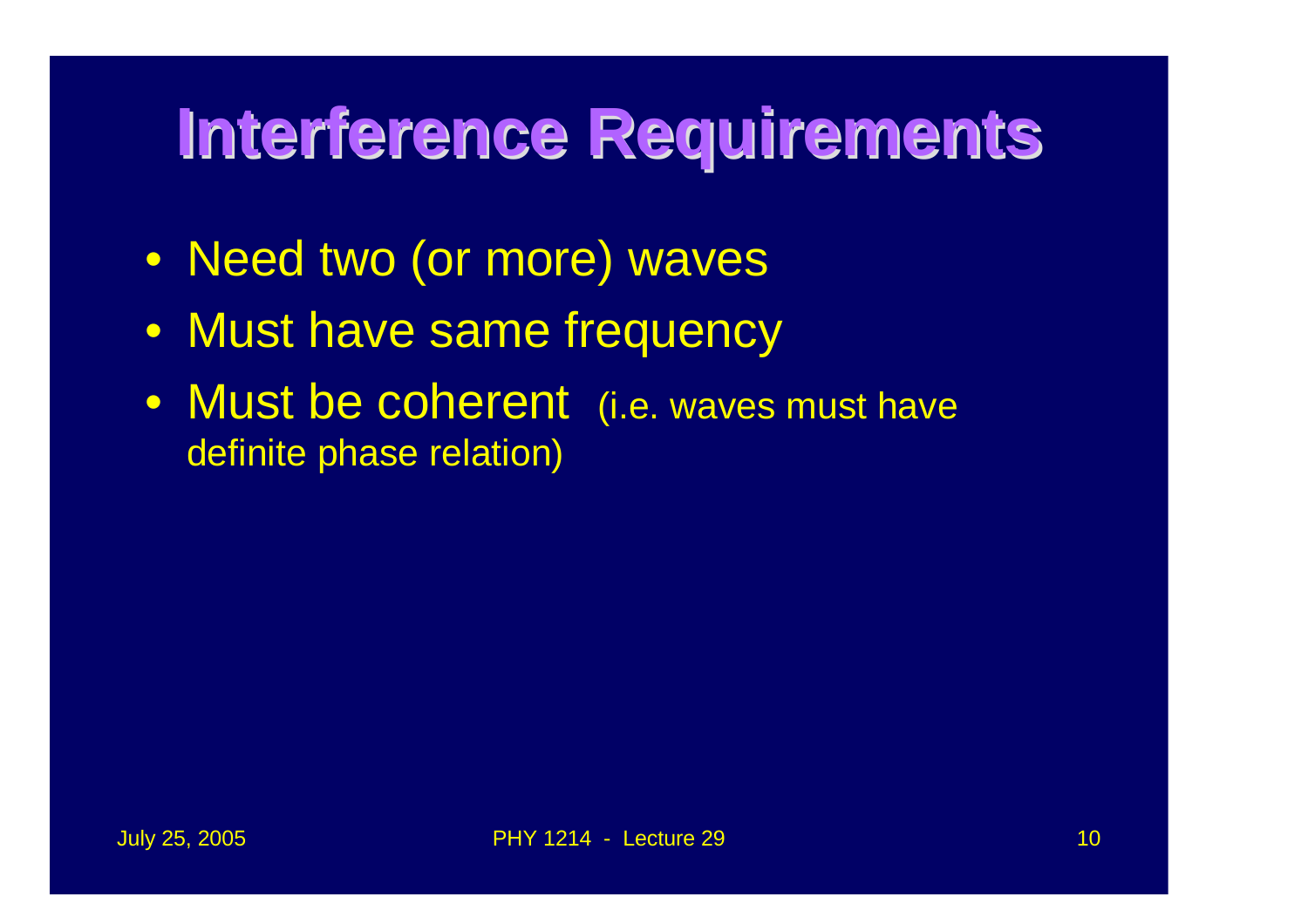#### **Interference for Sound …**

 For example, a pair of speakers, driven in phase, producing a tone of a single f and  $λ$ :



But this won't work for light--can't get coherent sources

July 25, 2005 PHY 1214 - Lecture 29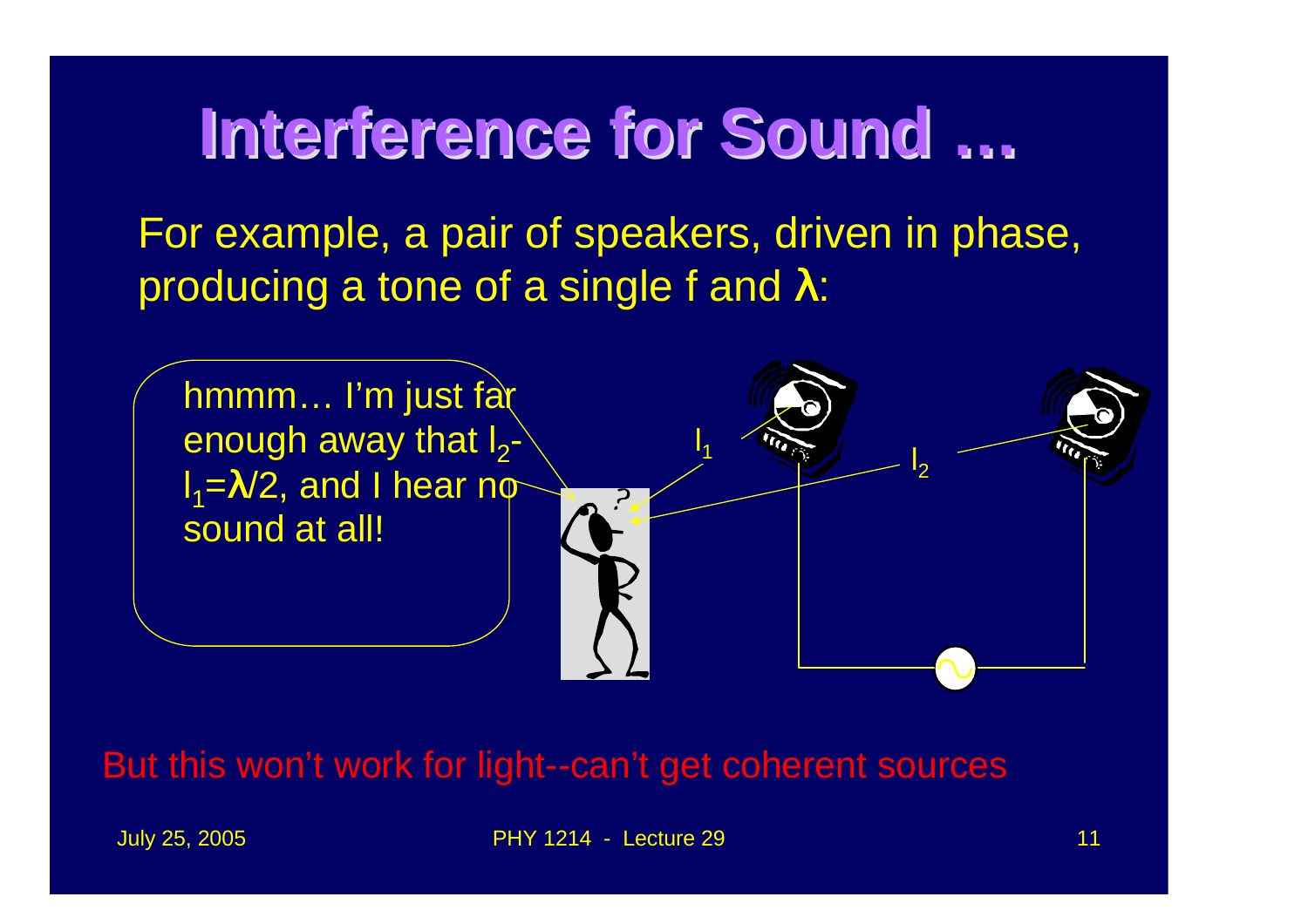### **Interference for Light …**

- Can't produce coherent light from separate sources. (f ≈ $\approx$  10<sup>14</sup> Hz)
- Need two waves from single source taking two different paths
	- Two slits

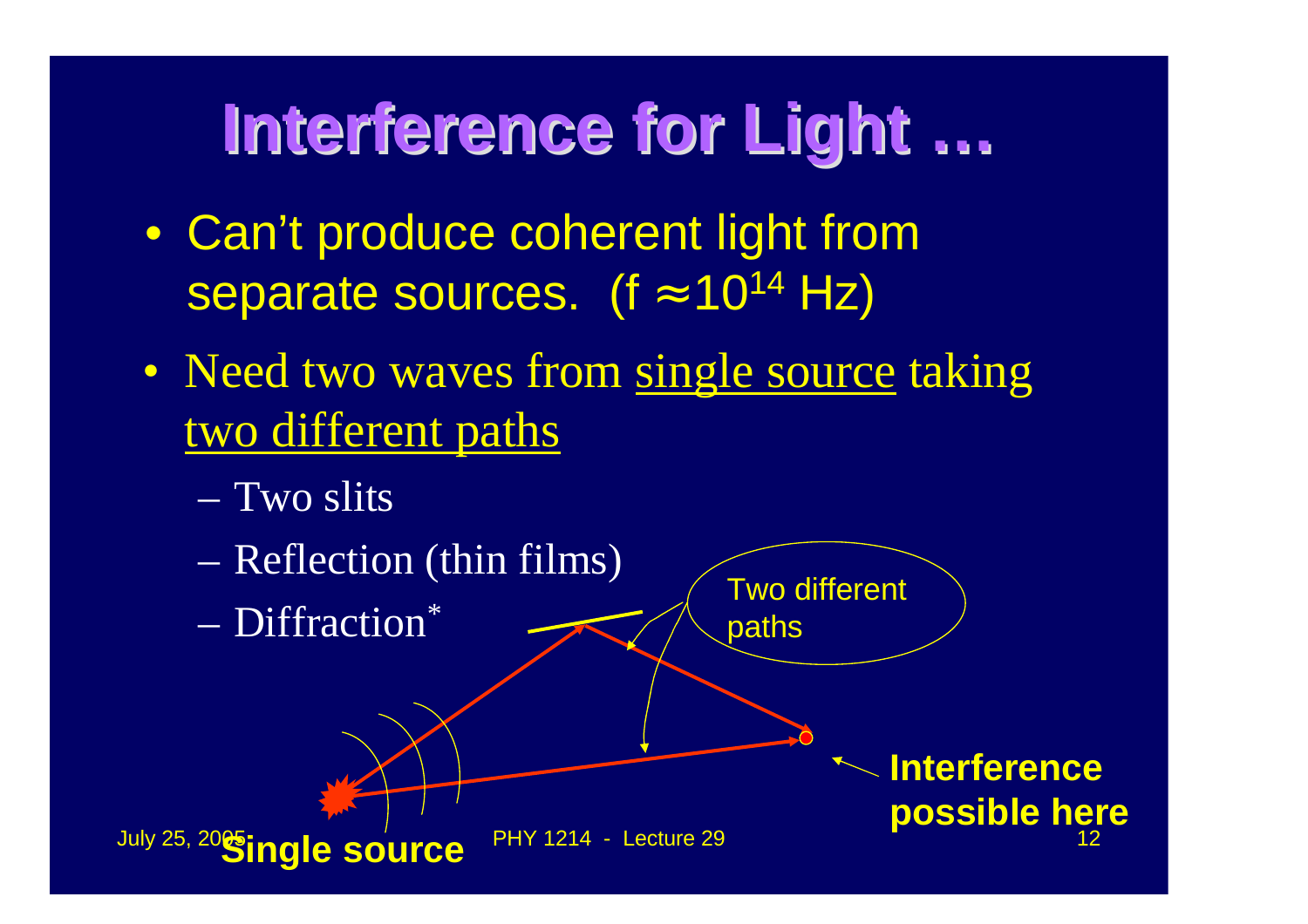## **Conditions for Interference**

- For sustained interference between two sources of light to be observed, there are two conditions which must be met
	- –The sources must be coherent
		- They must maintain a constant phase with respect to each other
	- –The waves must have identical wavelengths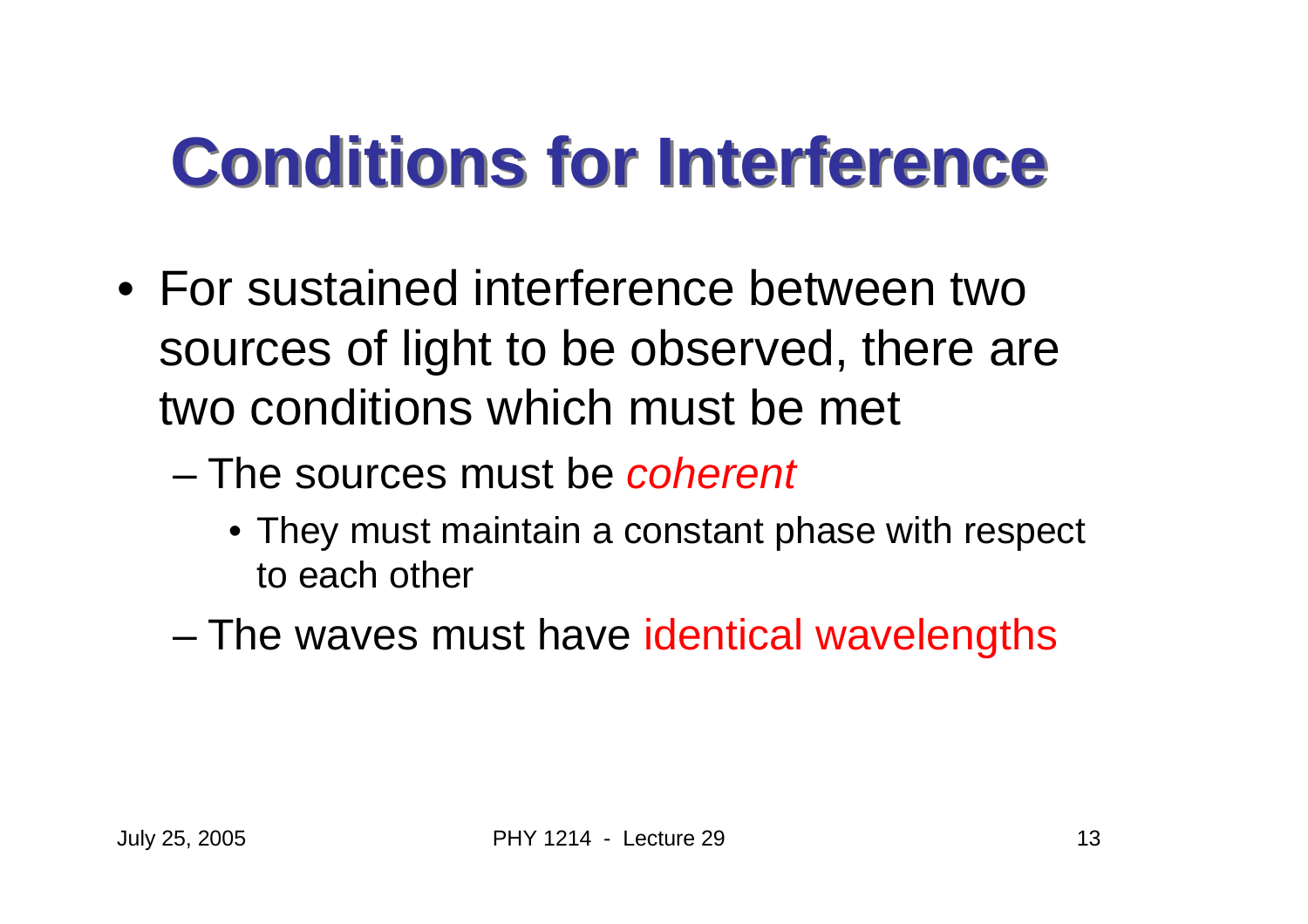# **Producing Coherent Sources**

- Light from a monochromatic source is allowed to pass through a narrow slit
- The light from the single slit is allowed to fall on a screen containing two narrow slits
- The first slit is needed to insure the light comesfrom a tiny region of the source which is coherent
- Old method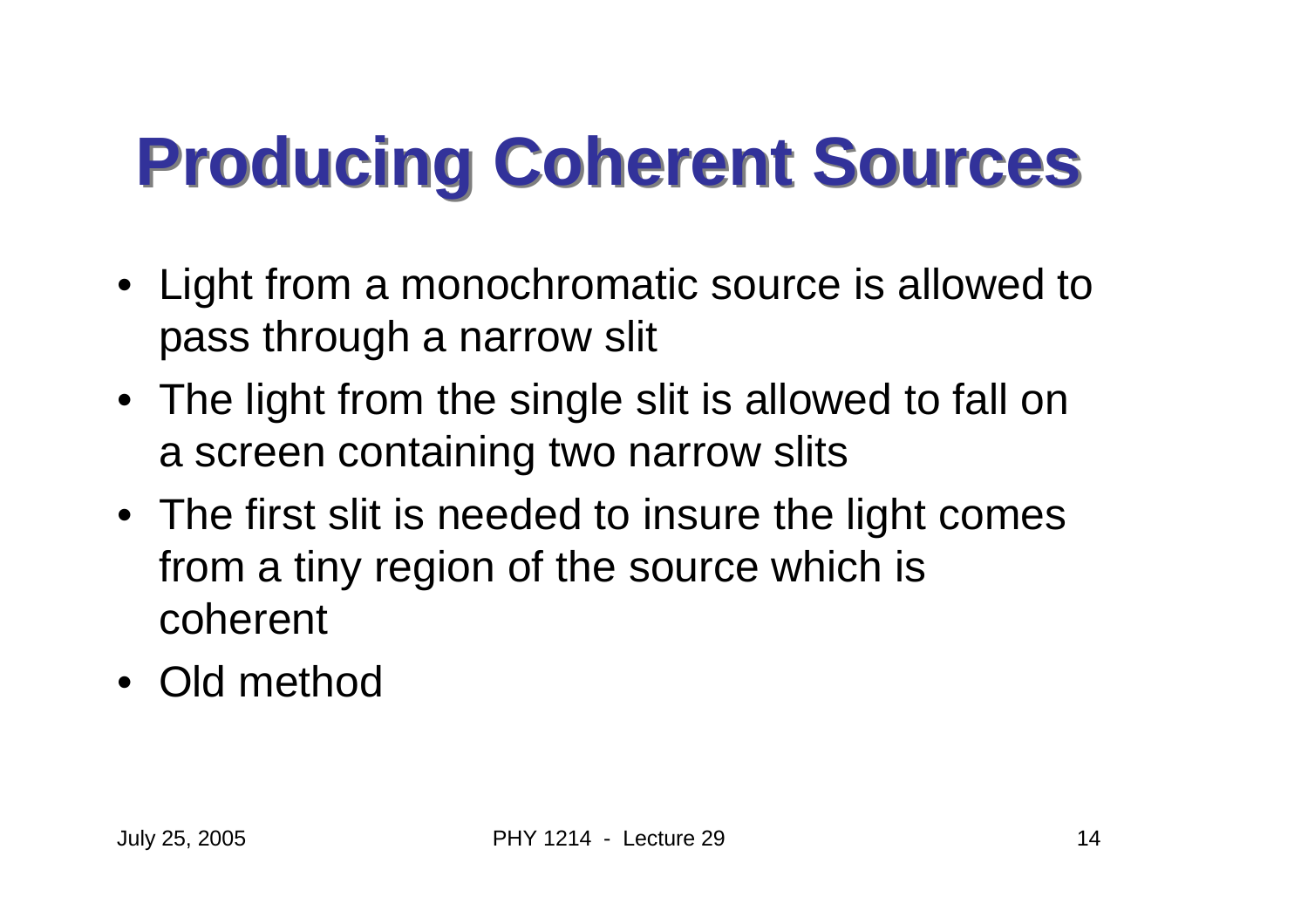# **Producing Coherent Sources, cont.**

- $\bullet$  Currently, it is much more common to use a laser as a coherent source
- $\bullet$  The laser produces an intense, coherent, monochromatic parallel beam over a width of several millimeters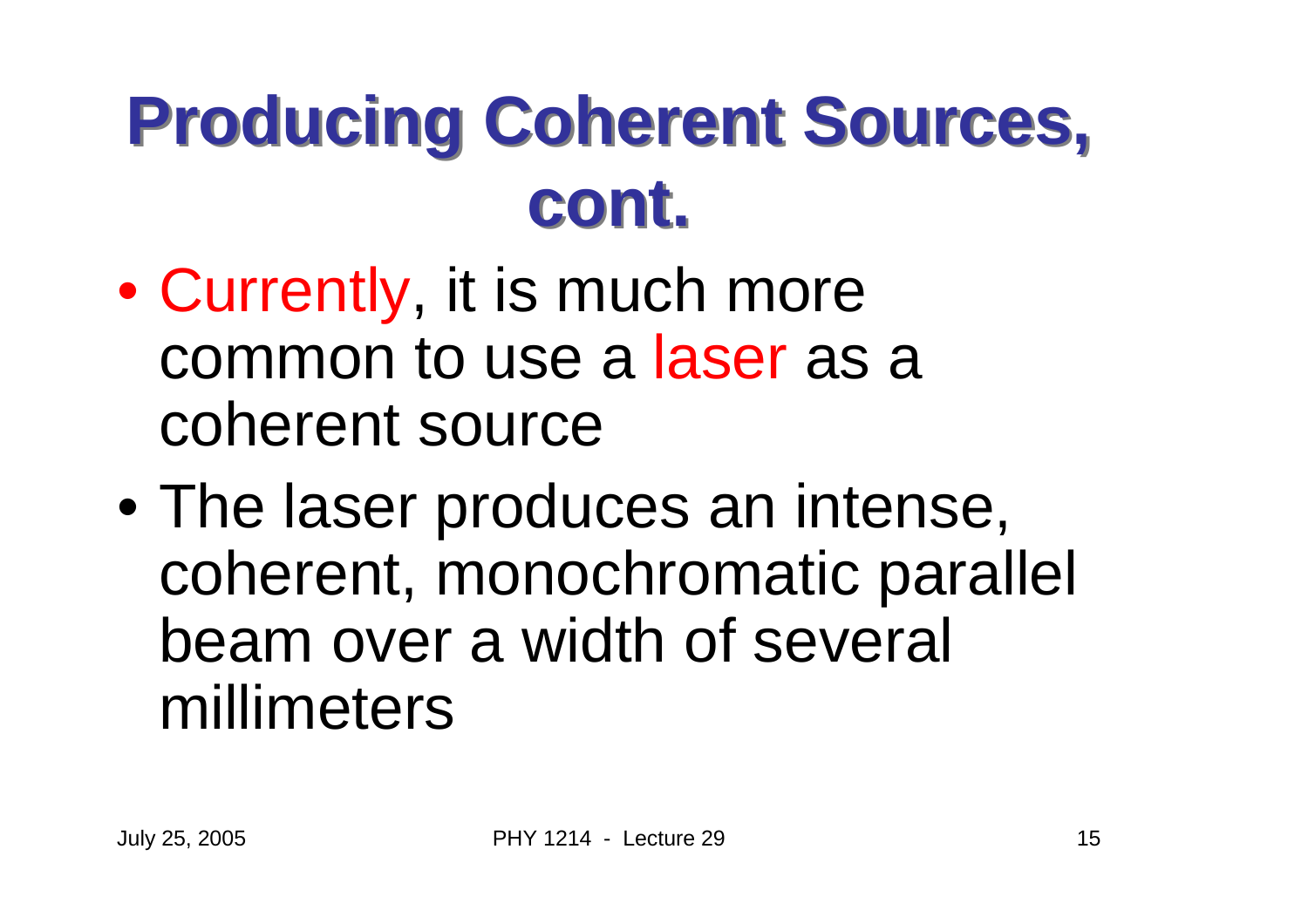# Young's Double Slit Experiment

- Thomas Young first demonstrated interference in light waves from two sources in 1801
- Light is incident on a screen with a narrow slit,  $\mathsf{S}_{\mathsf{o}}$
- • The light waves emerging from this slit arrive at a second screen that contains two narrow, parallel slits,  $\mathbf{S}_1$  $_1$  and  ${\bf S}$ 2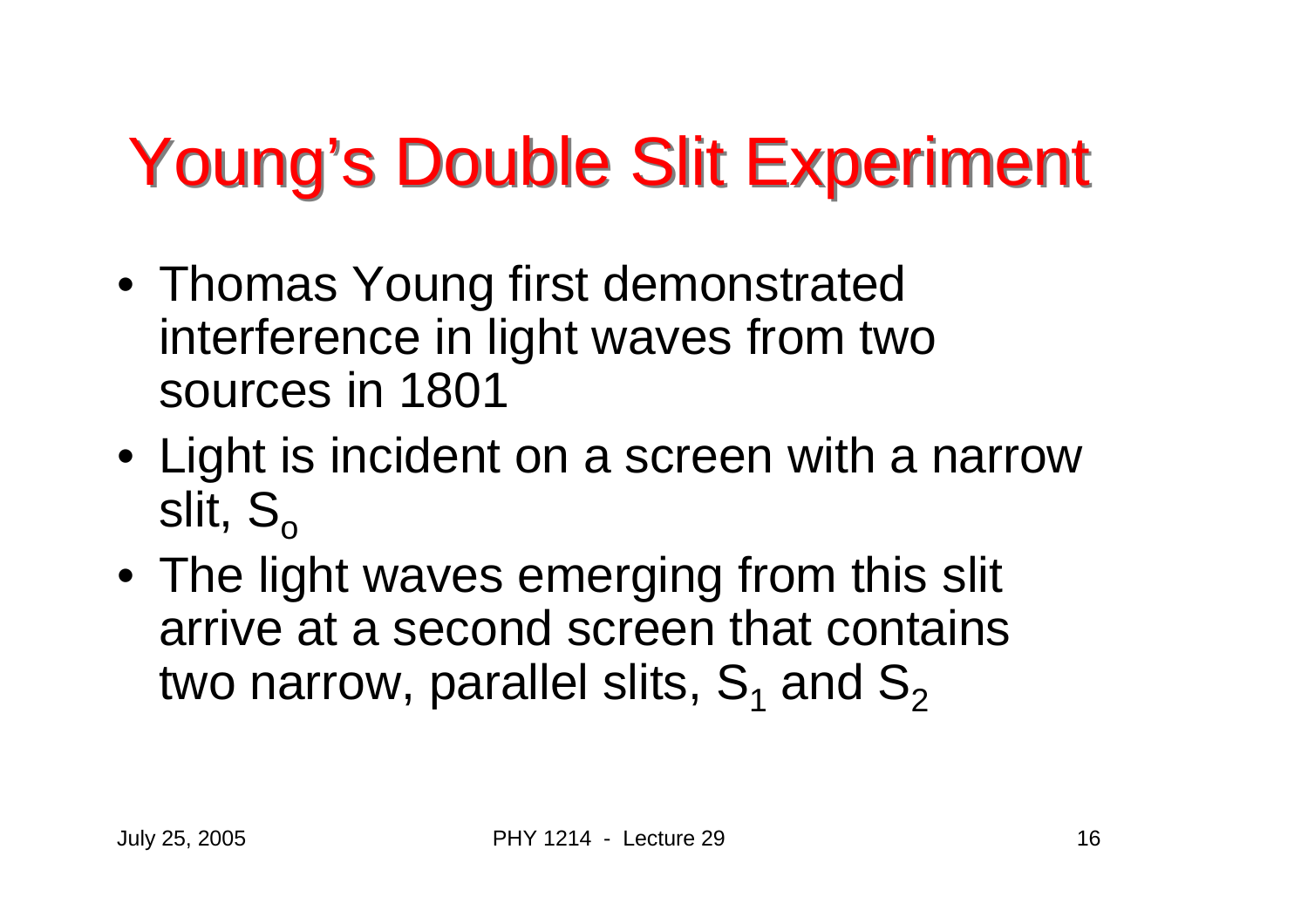# **Young's Double Slit Experiment, Diagram**

- $\bullet~$  The narrow slits,  $\mathbf{S}_1$ and  $S_2$  act as sources of waves
- The waves emerging from the slits originate from the same wave front and therefore are always in phase

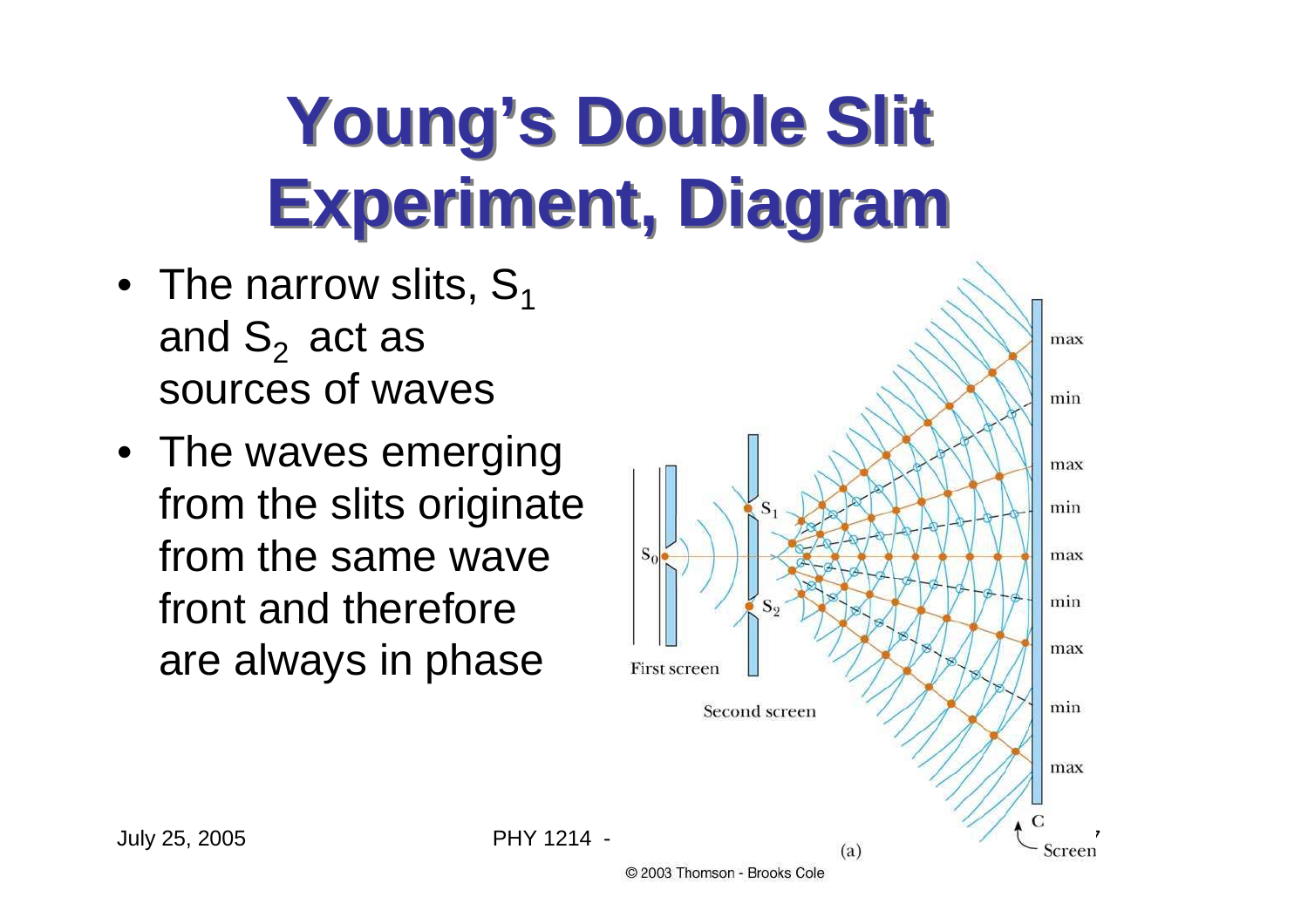# **Resulting Interference Pattern**

- The light from the two slits form a visible pattern on a screen
- The pattern consists of a series of bright and dark parallel bands called fringes
- **Constructive interference** occurs where a bright fringe occurs
- **Destructive interference** results in a dark fringe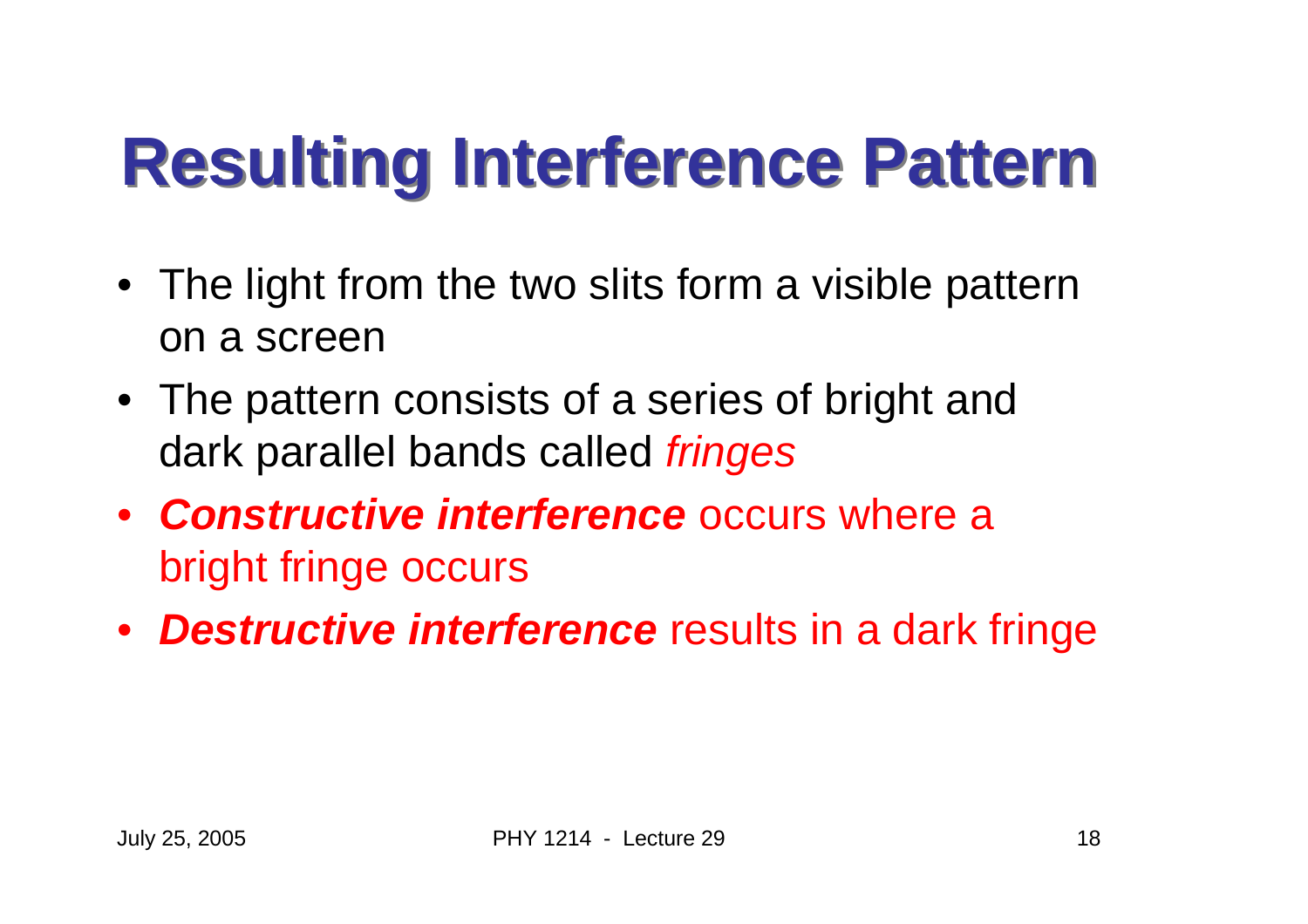## **Interference Patterns**

- Constructive interference occurs at the center point
- The two waves travel the same distance
	- and the state of the Therefore, they arrive in phase

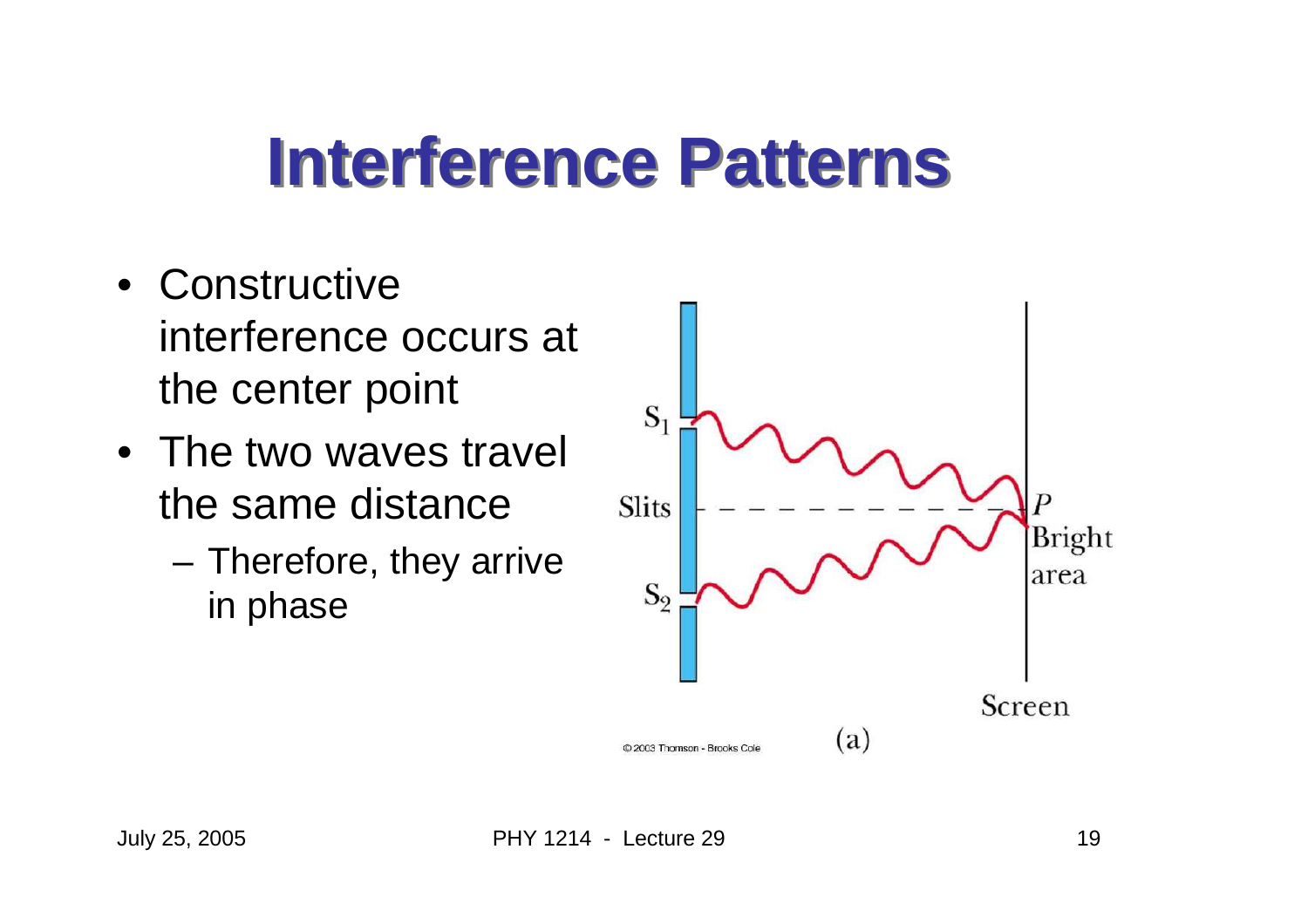## **Interference Patterns, 2**

- The upper wave has to travel farther than the lower wave
- The upper wave travels one wavelength farther
	- – Therefore, the waves arrive in phase
- A bright fringe occurs

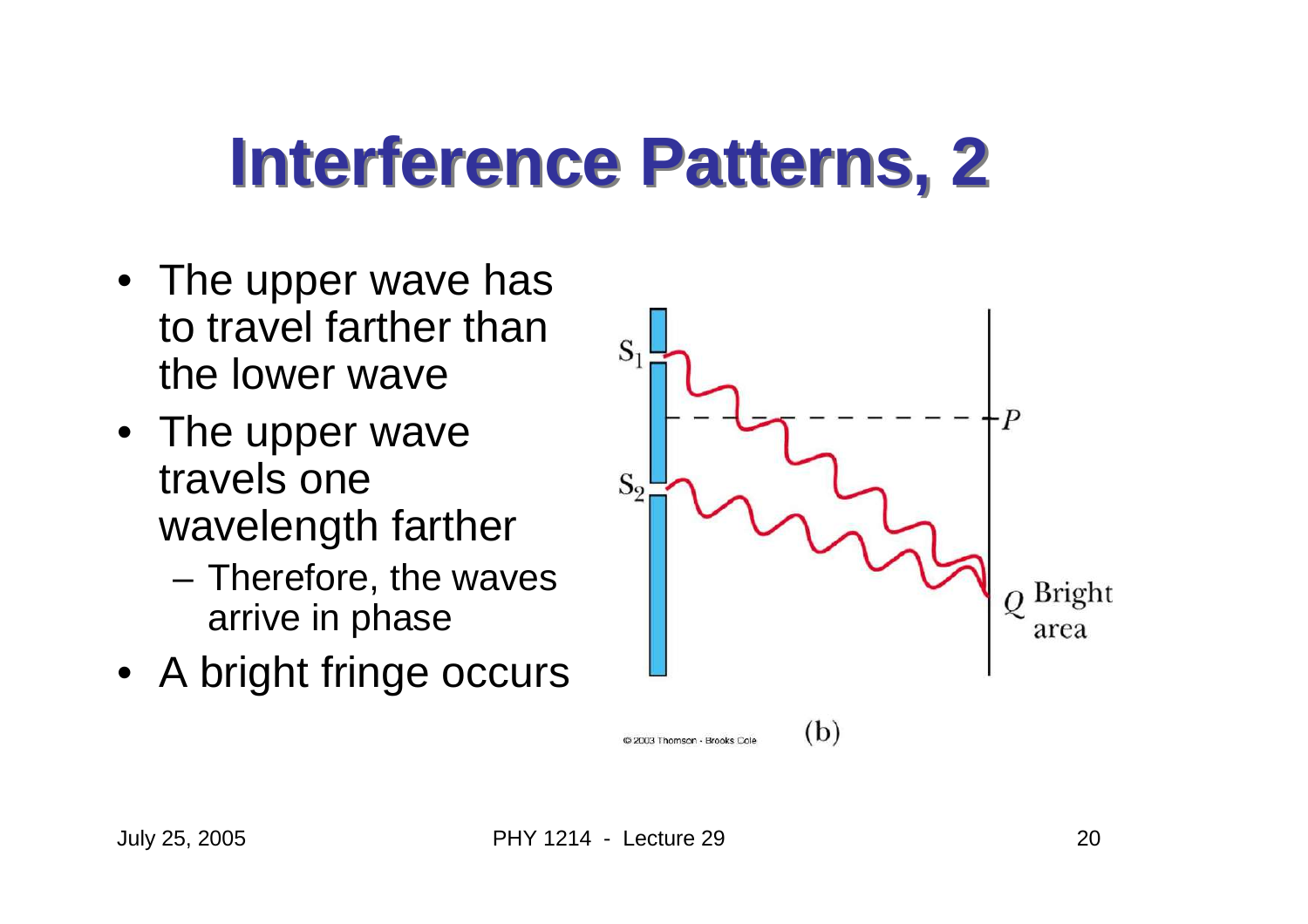## **Interference Patterns, 3**

- • The upper wave travels one-half of a wavelength farther than the lower wave
- The trough of the bottom wave overlaps the crest of the upper wave (180° phase shift)
- This is destructive interference
	- –A dark fringe occurs

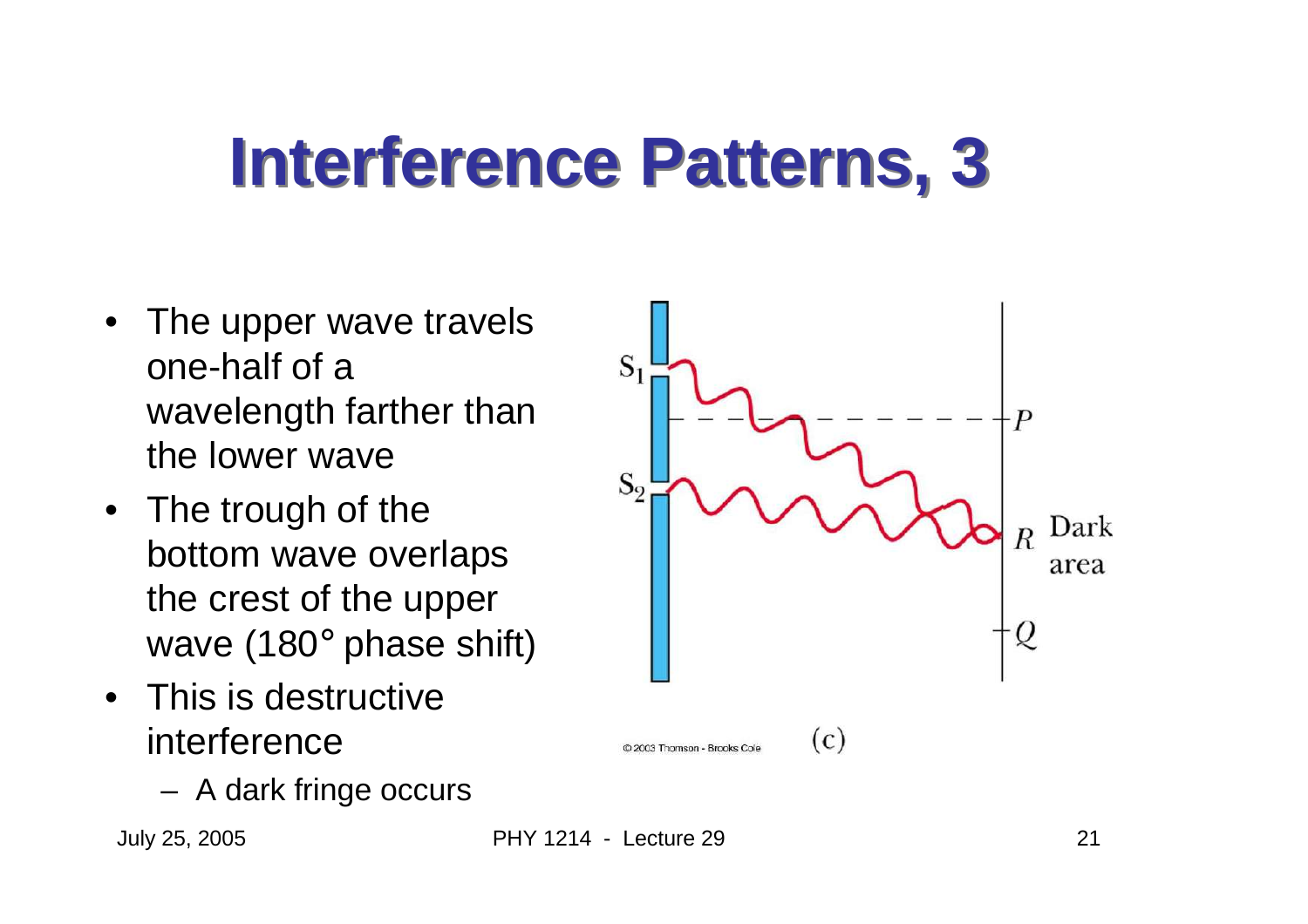- $\bullet~$  The path difference,  $\delta$ , is found from the tan triangle
- $\delta = r_2 r_1 = d \sin \theta$

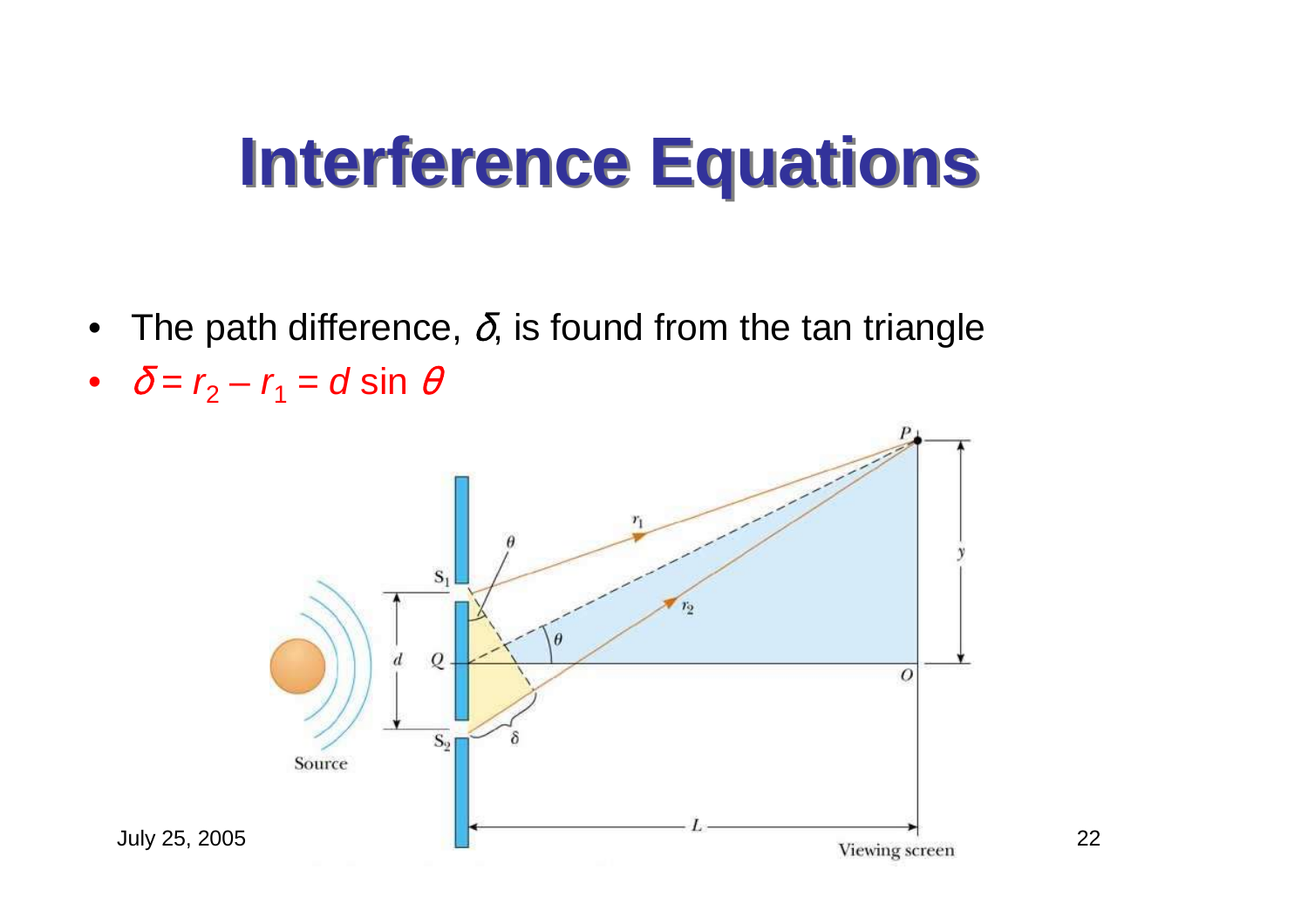

• This assumes the paths are parallel

July 25, 2005 PHY 1214 - Lecture 29 $\blacksquare$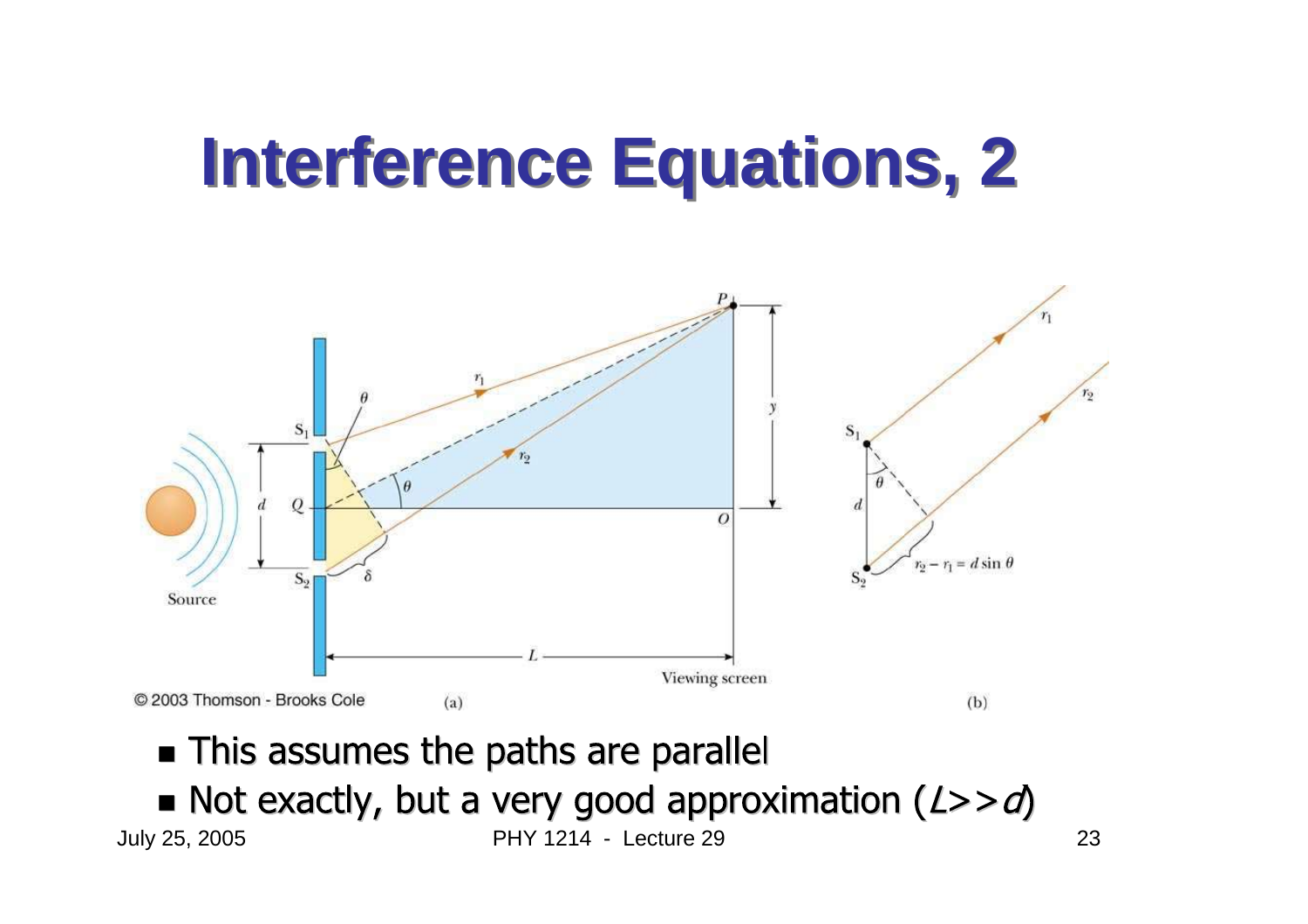- For a bright fringe, produced by constructive interference, the path difference must be either zero or some integral multiple of of the wavelength
- $\delta$  =  $d$  sin  $\epsilon$ d sin  $\theta_{\text{bright}} = m$ 
	- $m = 0, \pm 1, \pm 2, ...$
	- $-$  m is called the order number
		- When  $m = 0$ , it is the zeroth order maximum
		- When  $m = \pm 1$ , it is called the first order maximum maximum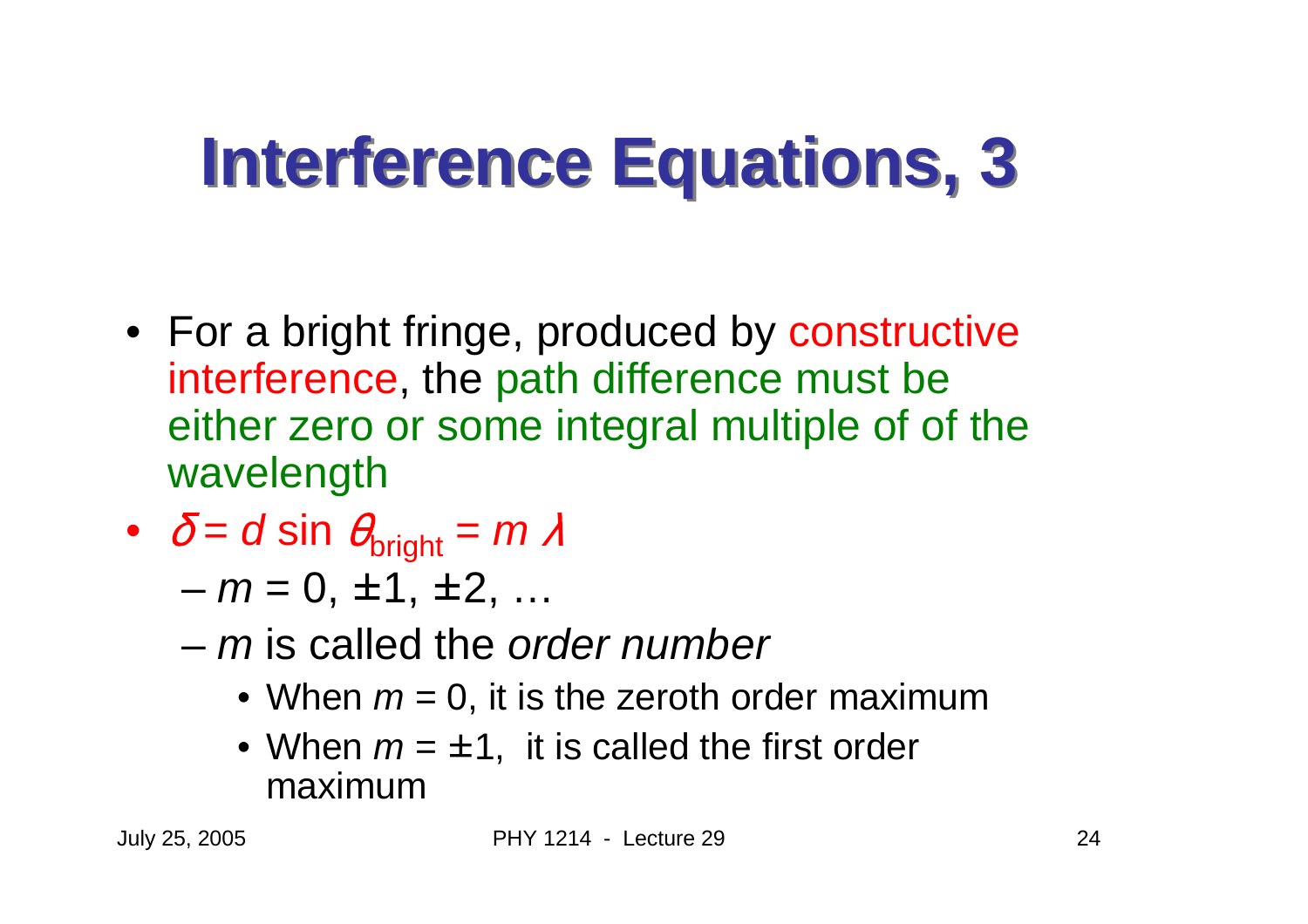- When destructive interference occurs, a dark fringe is observed
- This needs a path difference of an odd half wavelength

$$
\bullet \quad \delta = d \sin \theta_{dark} = (m + \frac{1}{2}) \lambda
$$

 $-m = 0, \pm 1, \pm 2, ...$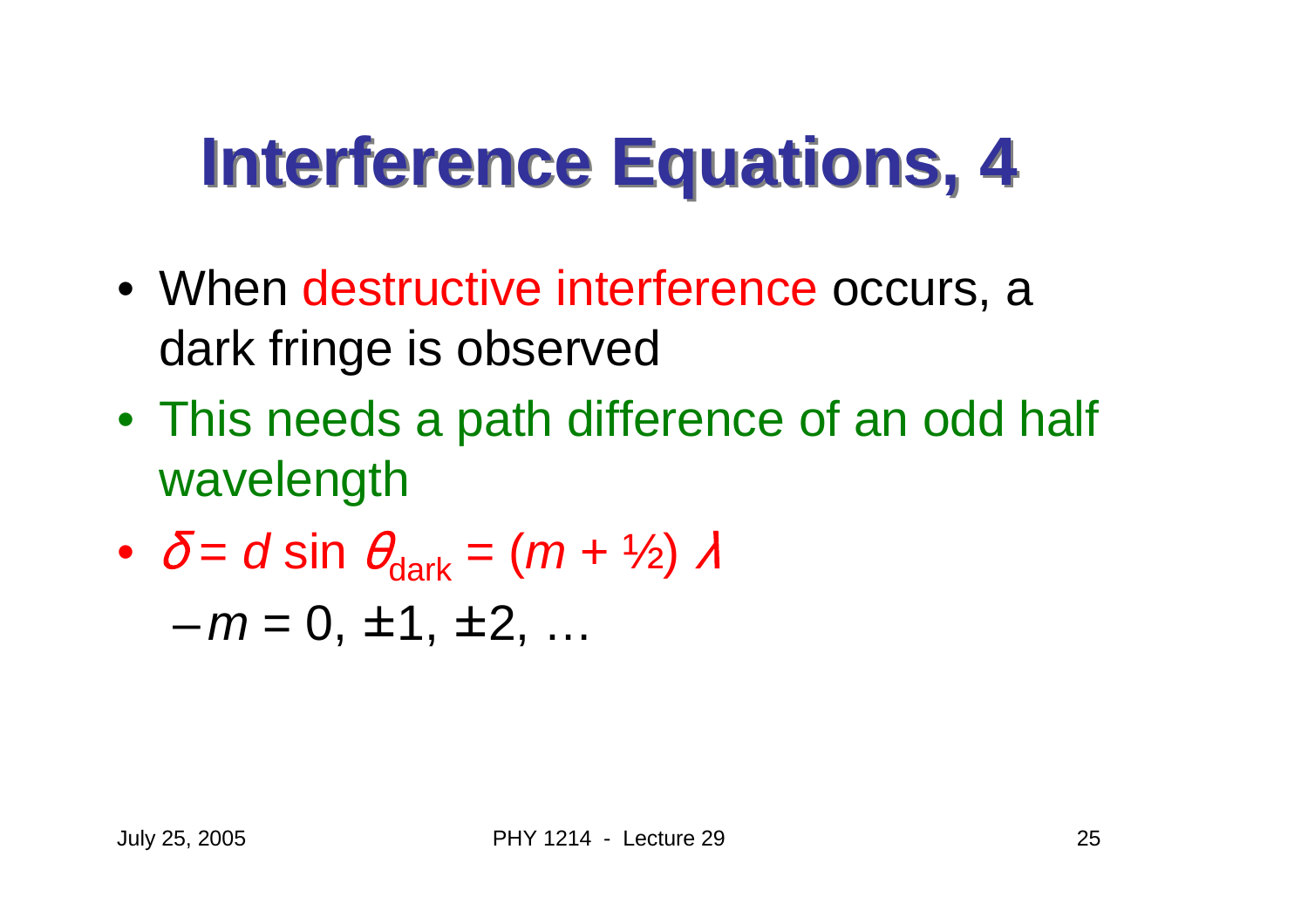- The positions of the fringes can be measured vertically from the zeroth order maximum
- $y = L \tan \theta \approx L \sin \theta$
- •**Assumptions** 
	- –L>>d
	- d>>
	- $-$  tan  $\theta$ ≈ sin



 $\theta$  is small and therefore the approximation tan  $\theta \approx \sin \theta$  can July 25, 2005  $PHY 11.1 \cdot 10.1 \cdot 10.1 \cdot 10.1 \cdot 10.1 \cdot 10.1 \cdot 10.1 \cdot 10.1 \cdot 10.1 \cdot 10.1 \cdot 10.1 \cdot 10.1 \cdot 10.1 \cdot 10.1 \cdot 10.1 \cdot 10.1 \cdot 10.1 \cdot 10.1 \cdot 10.1 \cdot 10.1 \cdot 10.1 \cdot 10.1 \cdot 10.1 \cdot 10.1 \cdot 10.1 \cdot 10.1 \cdot 10.1 \cdot 10.1 \cdot 10.1 \cdot$ <sup>26</sup>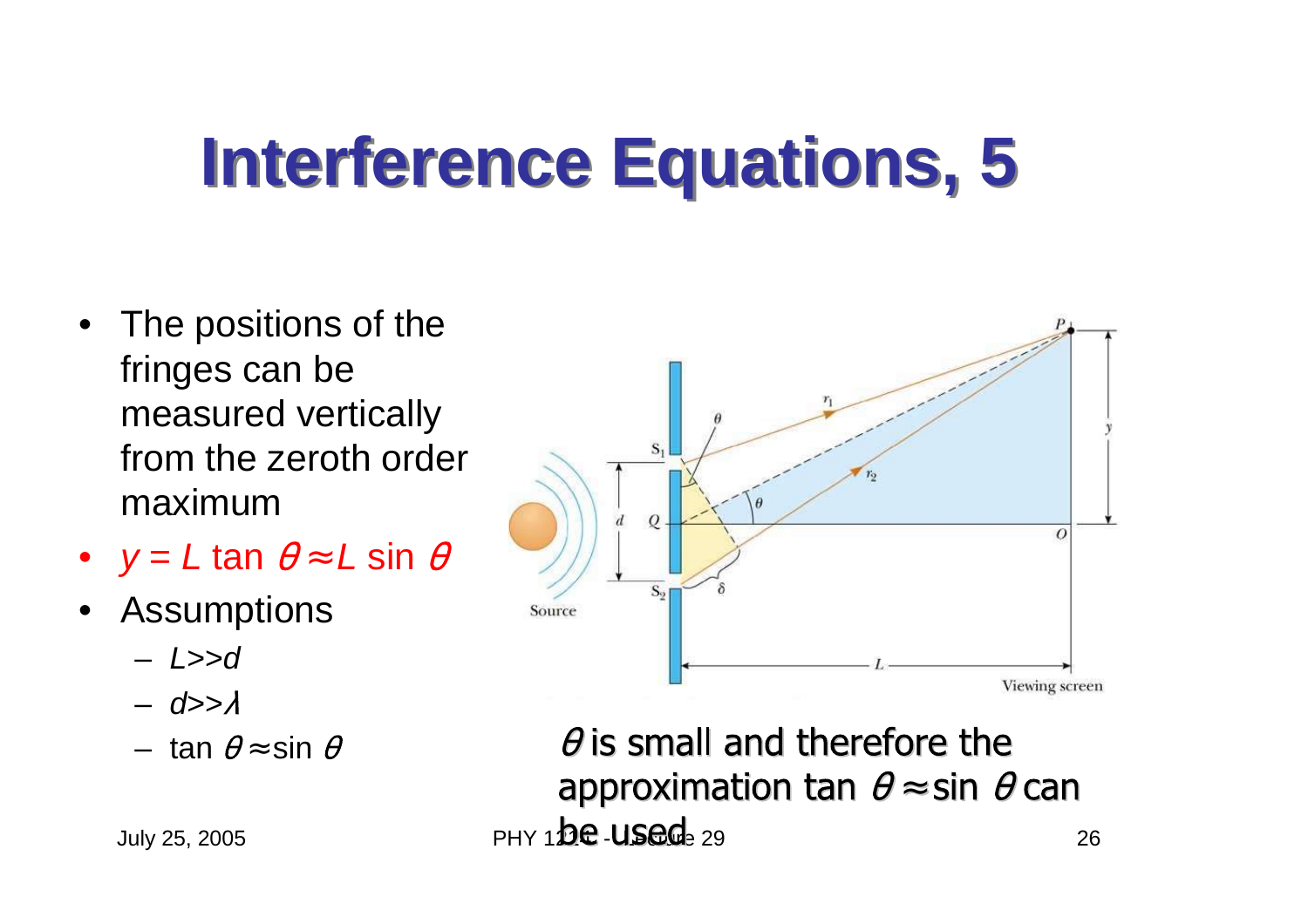# **Interference Equations, final**

 $\bullet\,$  For bright fringes (use sin $\theta_{\rm bright}$  $=m$ /d)

$$
y_{\text{bright}} = \frac{\lambda L}{d} m \quad m = 0, \pm 1, \pm 2 \ldots
$$

• For dark fringes (use  $\sin\theta_{\rm dark}$ =  $\frac{(m + \frac{1}{2})}{d}$ 

$$
y_{\text{dark}} = \frac{\lambda L}{d} \left( m + \frac{1}{2} \right) \quad m = 0, \pm 1, \pm 2 \dots
$$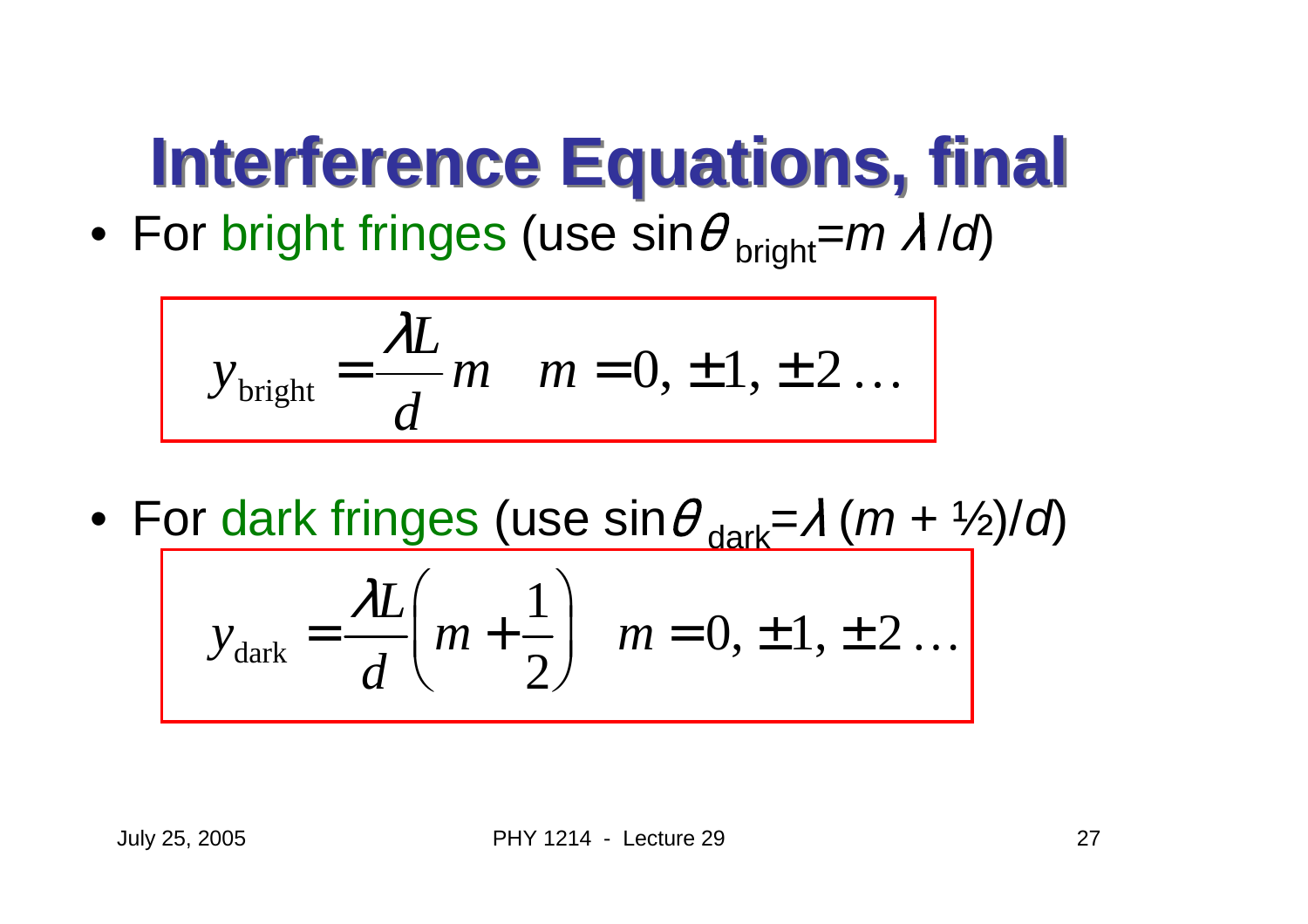# **Uses for Young's Double Slit Experiment**

- Young's Double Slit Experiment provides a method for measuring wavelength of the light
- This experiment gave the wave model of light a great deal of credibility
	- – It is inconceivable that particles of light could cancel each other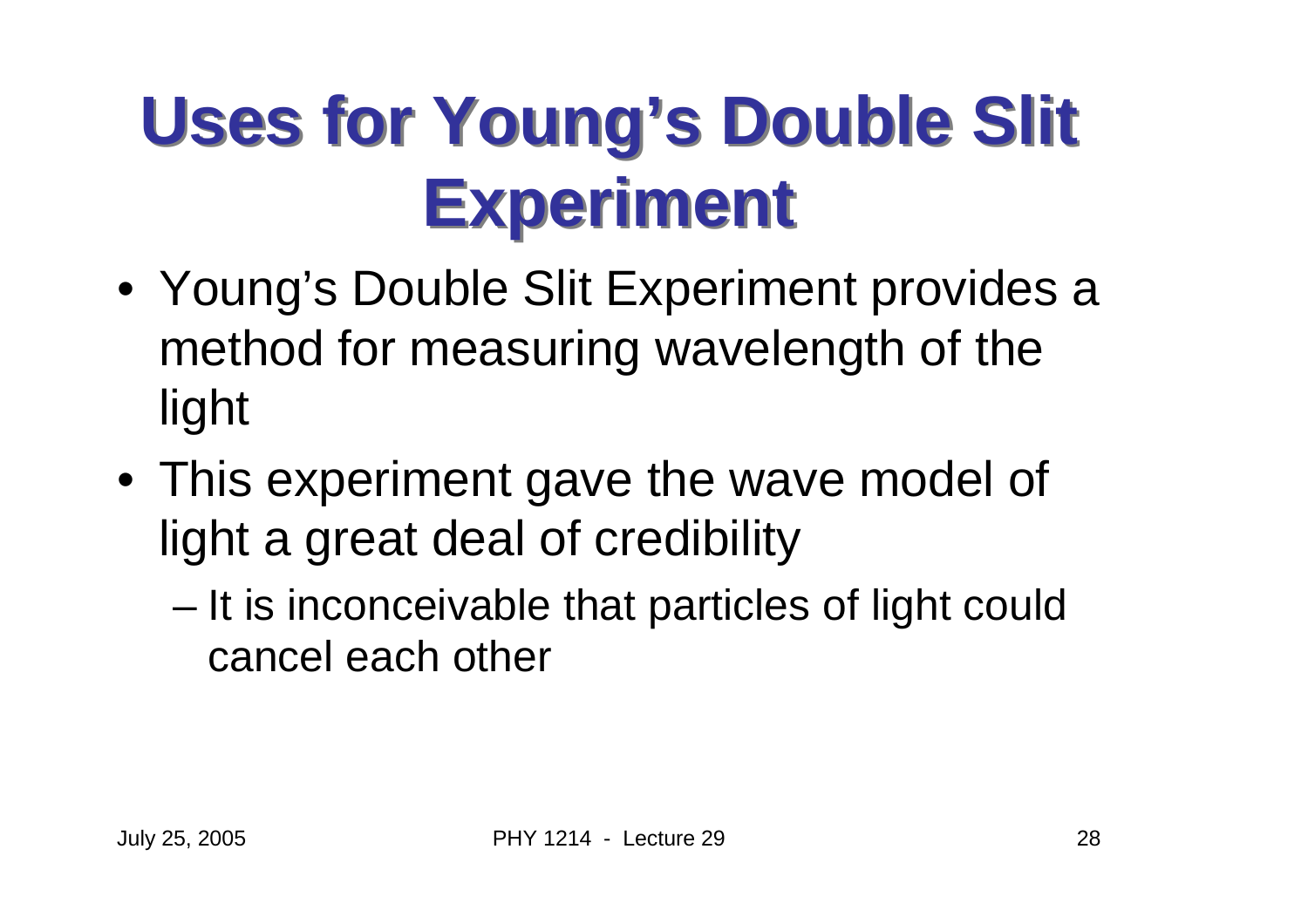

Red light ( $\lambda$ =664 nm) is used in Young's experiment according to the drawing. Find the distance y on the screen between the central bright and the third-order bright fringe.

#### **Solution:**



 $y = L \tan \theta = (2.75 \text{ m})(\tan 0.95^{\circ}) = 0.046 \text{ m}$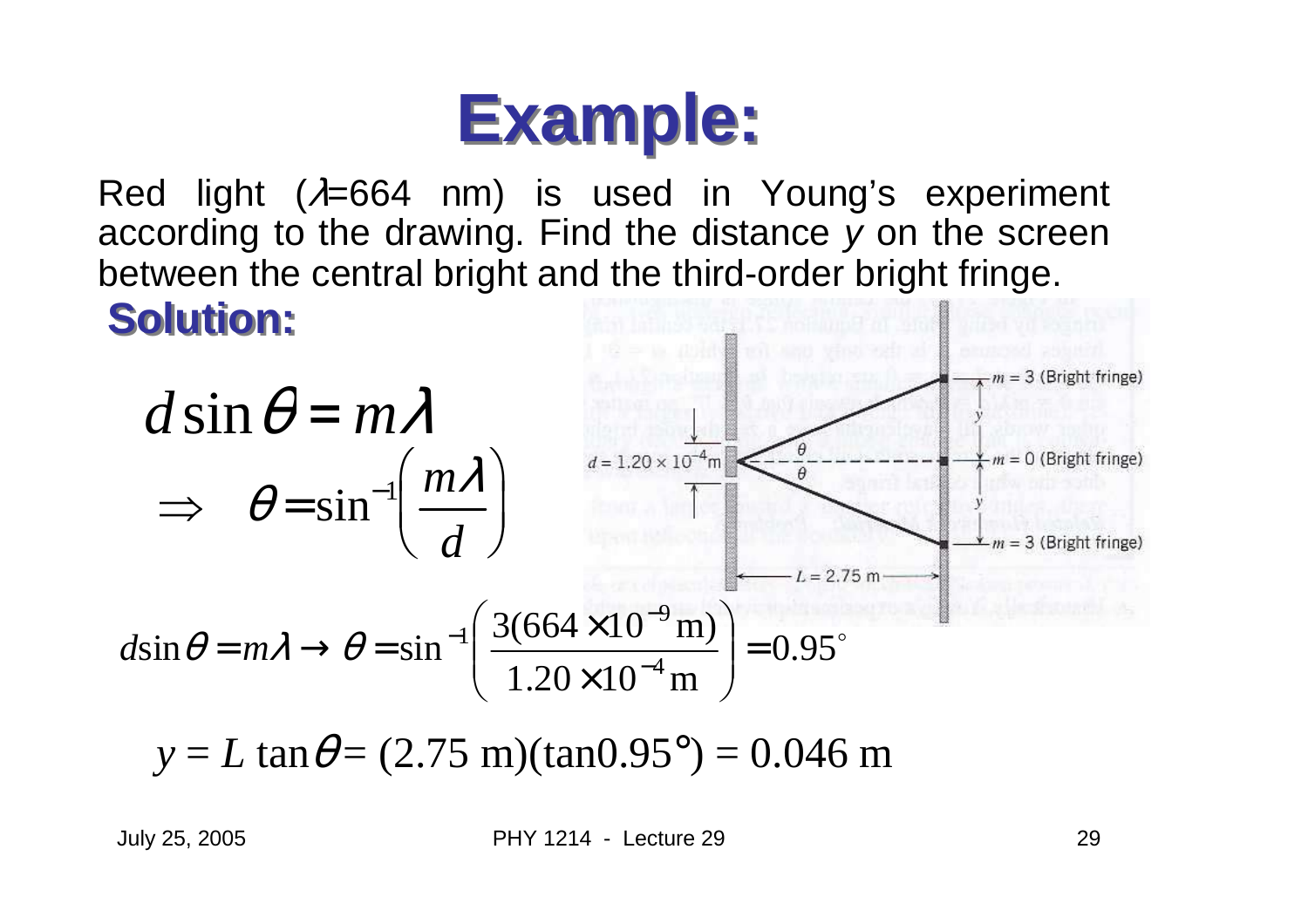#### **Example: Double Slit Interference of a Laser Beam**

 illuminates two slits placed 0.40 mm apart. A viewing Light from a helium-neon laser ( $\lambda$  = 633 nm) screen is placed 2.0 m behind the slits.

What are the distances  $\Delta y_2$  between the two m=2 bright fringes and  $\Delta y_2'$  between the two m=2 dark fringes?

$$
y_2 = 2 \frac{\lambda L}{d} = 2 \frac{(6.33 \times 10^{-7} \text{ m})(2.0 \text{ m})}{(4.0 \times 10^{-4} \text{ m})} = 6.33 \times 10^{-3} \text{ m}
$$
  
\n
$$
\Delta y_2 = 2 y_2 = 12.7 \times 10^{-3} \text{ m} = 12.7 \text{ mm}
$$
  
\n
$$
y'_2 = (2 + \frac{1}{2}) \frac{\lambda L}{d} = \frac{5}{2} \frac{(6.33 \times 10^{-7} \text{ m})(2.0 \text{ m})}{(4.0 \times 10^{-4} \text{ m})} = 7.9 \times 10^{-3} \text{ m}
$$
  
\n
$$
\Delta y'_2 = 2 y'_2 = 15.8 \times 10^{-3} \text{ m} = 15.8 \text{ mm}
$$



Laser beam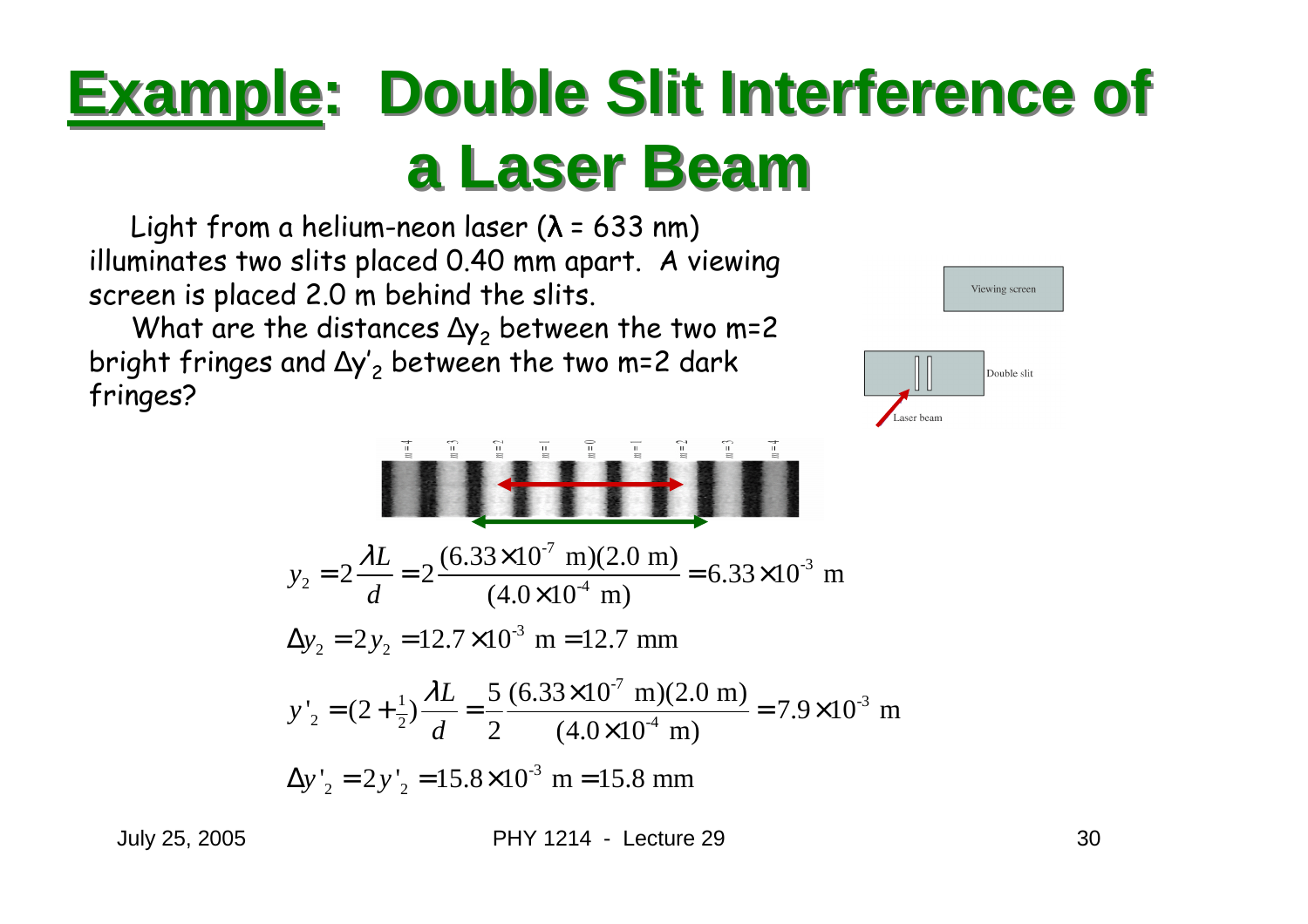## **Example: Measuring Wavelength of Light**

A screen is placed 1.0 m behind a pair of slits, which are spaced 0.30 mm apart. When this system is illuminated by a certain frequency of monochromatic light, ten bright fringes are found to span a distance of 1.65 cm on the screen.

What is the wavelength of the light?

$$
\Delta y = 9 \frac{\lambda L}{d}
$$

$$
\lambda = \frac{d\Delta y}{9L} = \frac{(3.0 \times 10^{-4} \text{ m})(1.65 \times 10^{-2} \text{ m})}{9(1.0 \text{ m})} = 5.50 \times 10^{-7} \text{ m} = 550 \text{ nm}
$$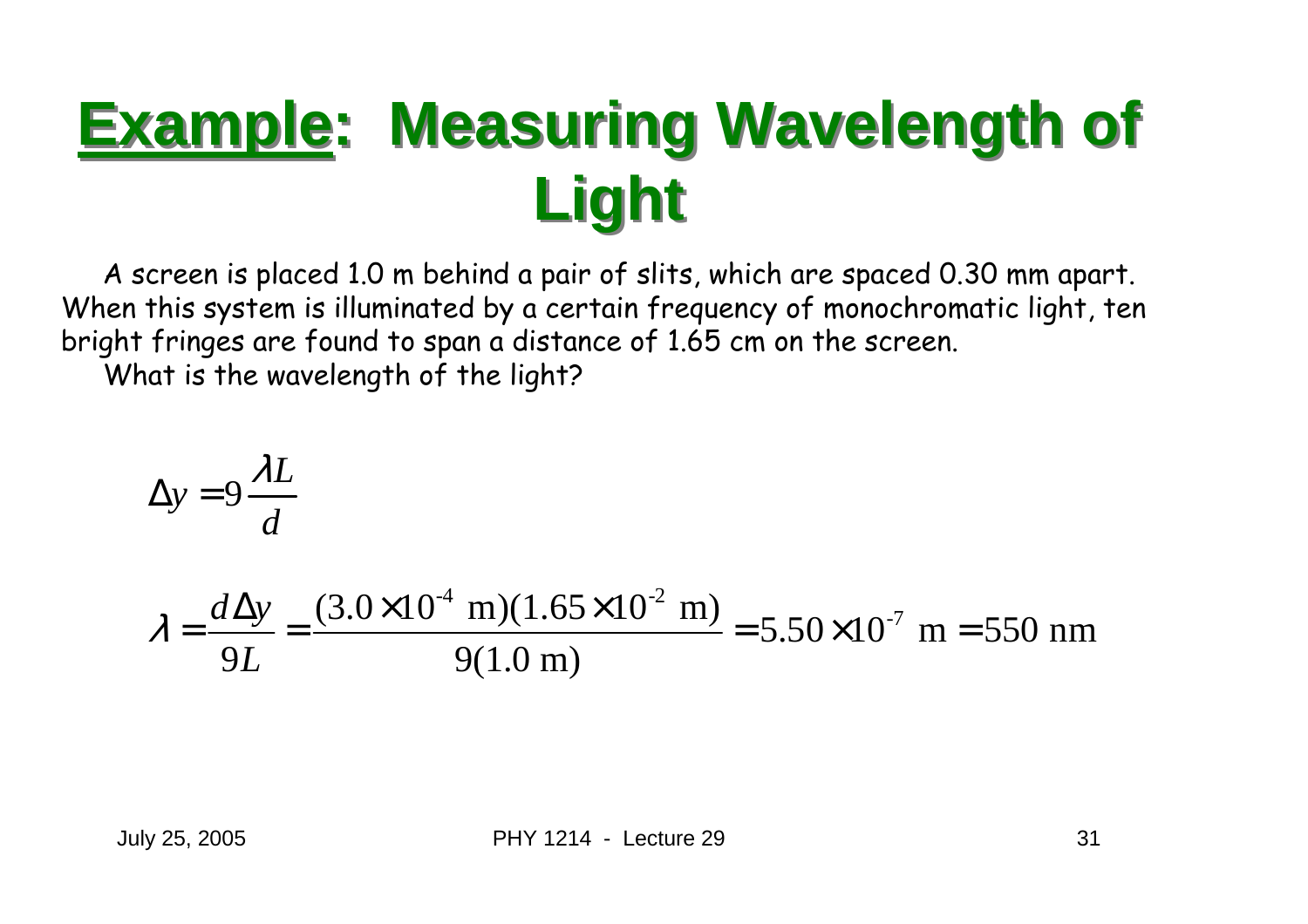

Get two waves by reflection off of two different interfaces.

July 25, 2005 PHY 1214 - Lecture 299 32 Ray 2 travels approximately 2t further than ray 1.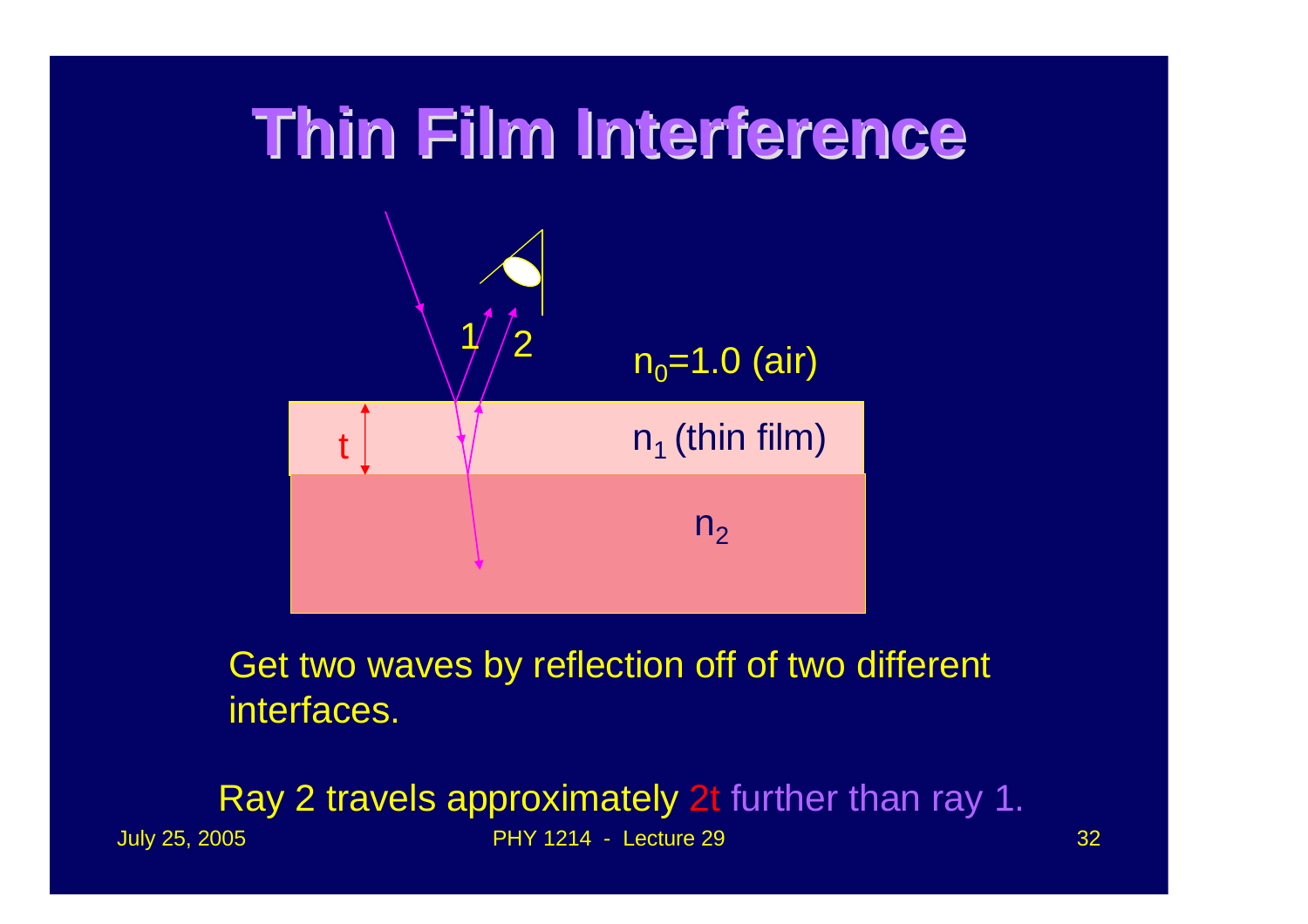#### **Reflection + Phase Shifts**



Upon reflection from a boundary between two transparent materials, the phase of the reflected light *may* change.

•If  $n_1 > n_2$  $_{\rm 2}$  - no phase change upon reflection.

July 25, 2005 PHY 1214 - Lecture 29 <sup>33</sup> •If  $n_1 < n_2$ (equivalent to the wave shifting by  $\lambda\!/2$ .)  $_2$  - phase change of 180 $^{\circ}$  upon reflection.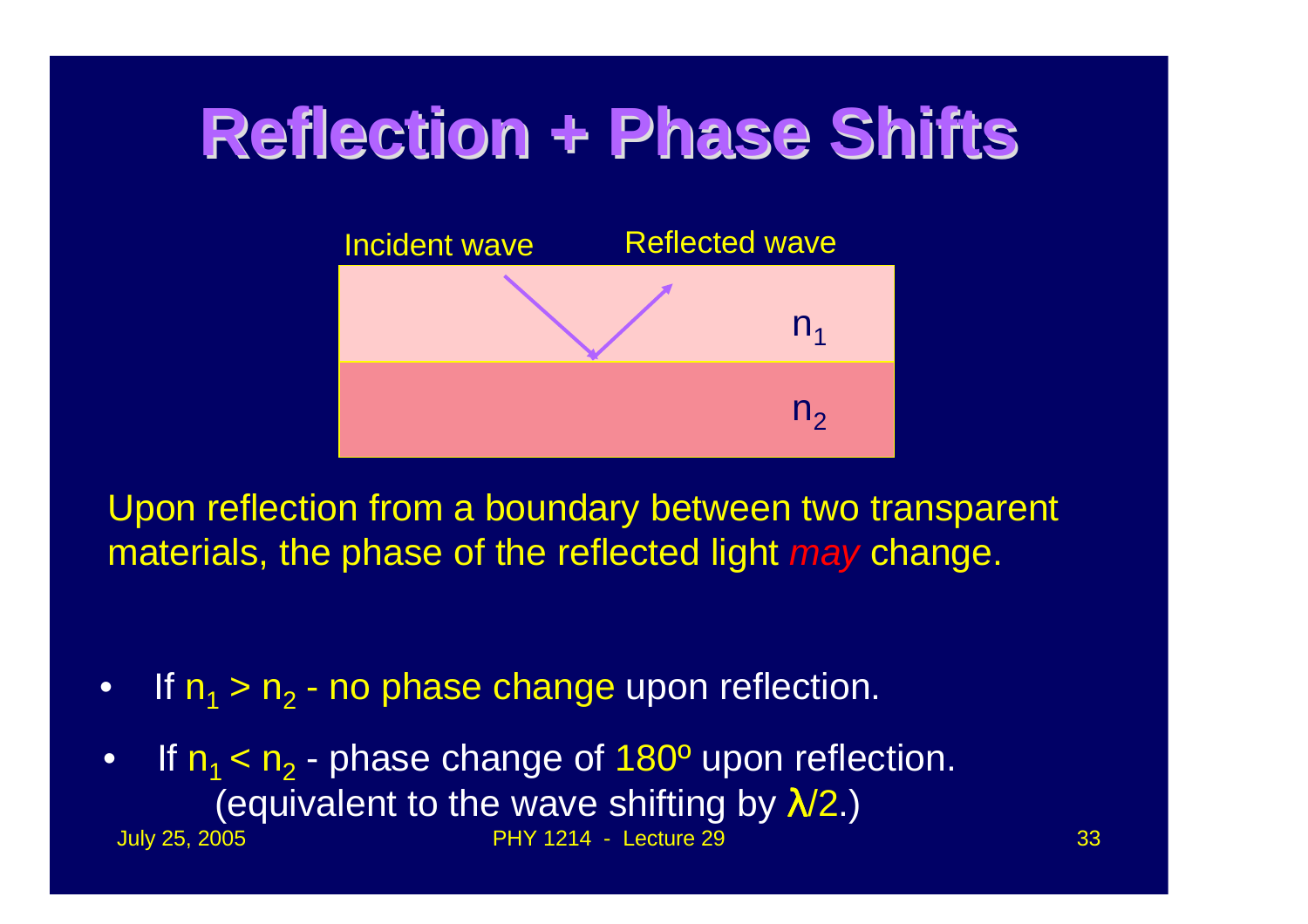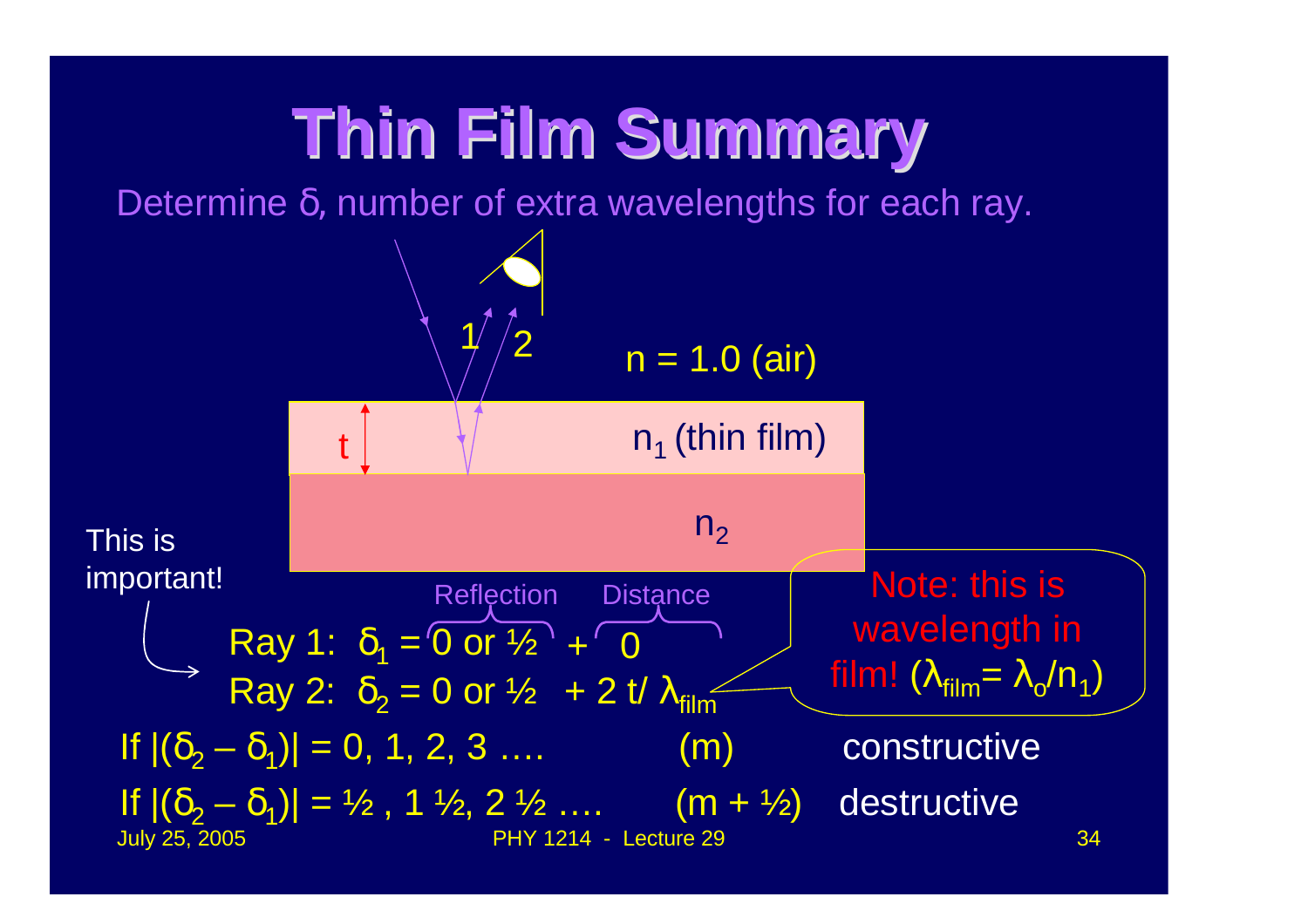

Blue light ( $\lambda_{\rm o}$  = 500 nm) incident on a glass (n<sub>glass</sub> = 1.5) cover slip (t = 167 nm) floating on top of water  $(n_{\text{water}} = 1.3)$ . Is the interference constructive of destructive of neither?

Reflection at air-film interface only

$$
\delta_1 = \frac{1}{2}
$$
 Reflection at air-film interface only  
\n
$$
\delta_2 = 0 + 2t / \lambda_{glass} = 2t n_{glass} / \lambda_0 = 1
$$
\nPhase shift =  $\delta_2 - \delta_1 = \frac{1}{2}$  wavelength  
\nJuly 25, 2005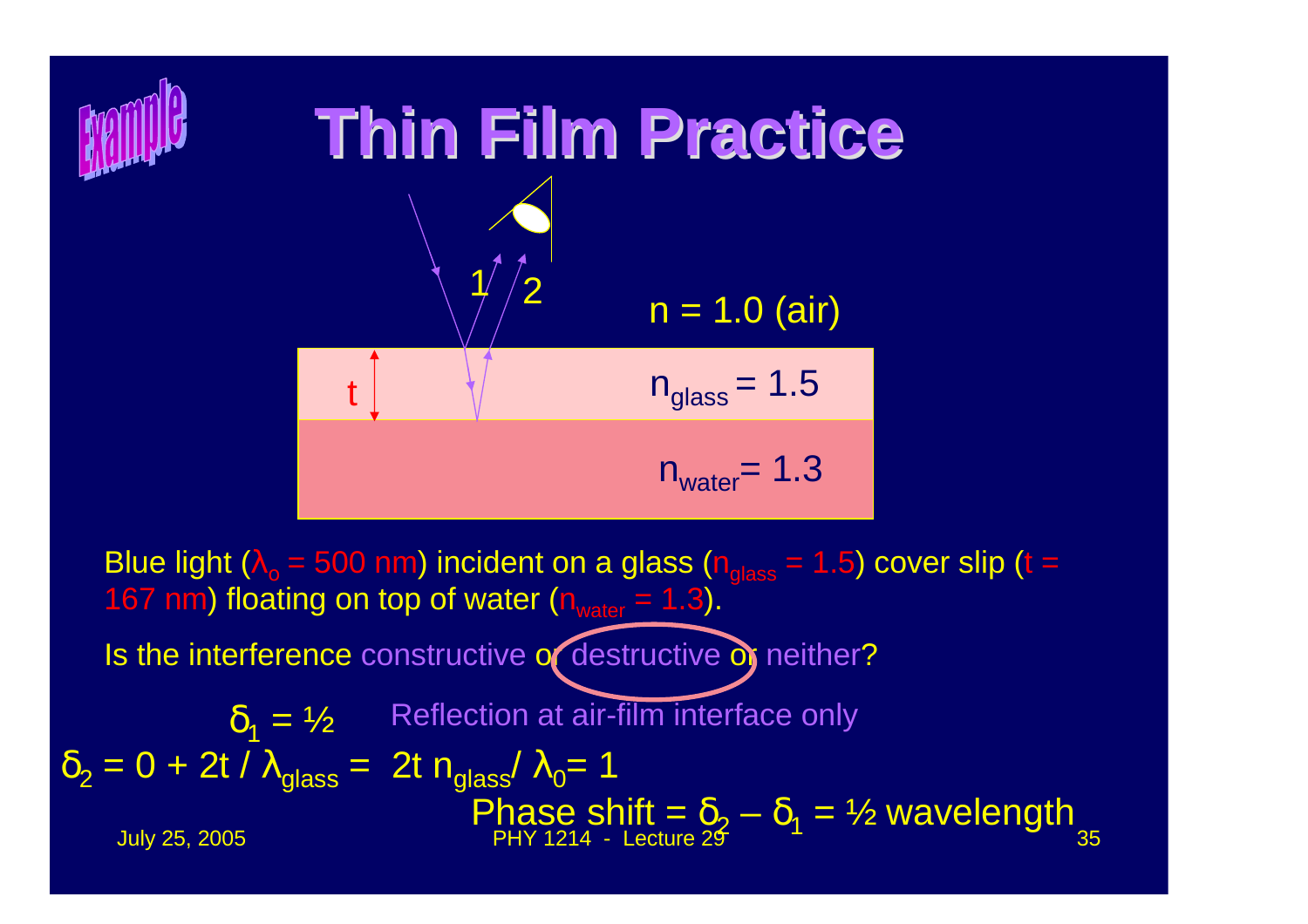#### **Thin Film**

Blue light  $\lambda$  = 500 nm incident on a thin film (t = 167 nm) of glass on top of plastic. The interference is:

(1) constructive

(2) destructive

(3) neither



July 25, 200<mark>Phase shift =  $\delta_2$  PH  $\delta$ 12  $\pm$  1 uvavelength  $\hskip1cm$  36</mark>  $\delta_1 = \frac{1}{2}$  $\delta_2$  $_{2}$  = ½ + 2t /  $\lambda_{\rm glass}$  = ½ + 2t n<sub>glass</sub>/  $\lambda_{0}$ = ½ + 1 δຊ≄ 1⊾<del>wav**e**l</del>ength Reflection at both interfaces!